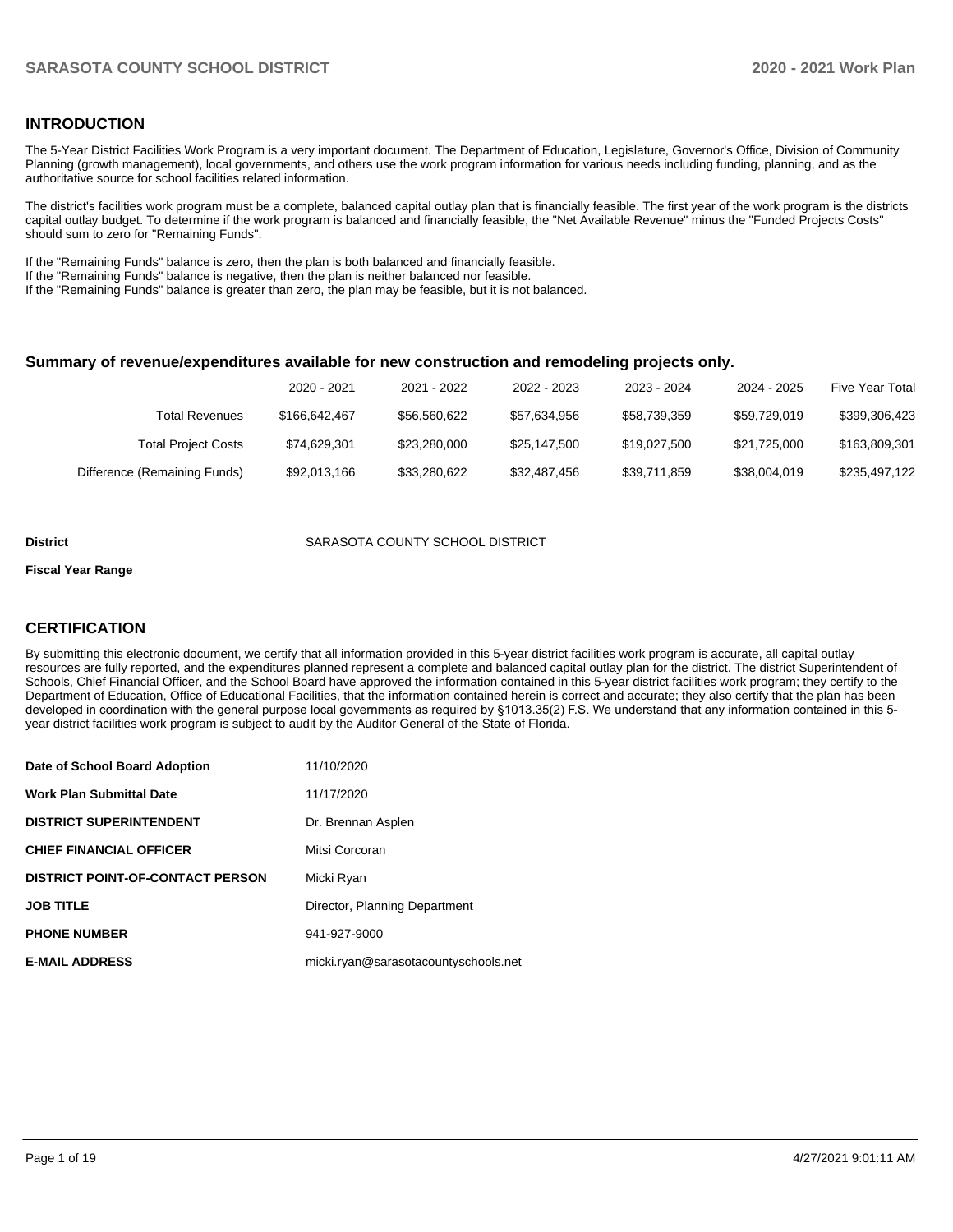# **Expenditures**

#### **Expenditure for Maintenance, Repair and Renovation from 1.50-Mills and PECO**

Annually, prior to the adoption of the district school budget, each school board must prepare a tentative district facilities work program that includes a schedule of major repair and renovation projects necessary to maintain the educational and ancillary facilities of the district.

| Item                                                                                                                                                                                                                                                                                                                                                                                                                                                                                                                                                                                                                                                                                                                                                                                                                                                                                                                                                                                                                                                                                                                                               | 2020 - 2021<br><b>Actual Budget</b> | 2021 - 2022<br>Projected | 2022 - 2023<br>Projected | 2023 - 2024<br>Projected | 2024 - 2025<br>Projected | Total        |
|----------------------------------------------------------------------------------------------------------------------------------------------------------------------------------------------------------------------------------------------------------------------------------------------------------------------------------------------------------------------------------------------------------------------------------------------------------------------------------------------------------------------------------------------------------------------------------------------------------------------------------------------------------------------------------------------------------------------------------------------------------------------------------------------------------------------------------------------------------------------------------------------------------------------------------------------------------------------------------------------------------------------------------------------------------------------------------------------------------------------------------------------------|-------------------------------------|--------------------------|--------------------------|--------------------------|--------------------------|--------------|
| <b>HVAC</b>                                                                                                                                                                                                                                                                                                                                                                                                                                                                                                                                                                                                                                                                                                                                                                                                                                                                                                                                                                                                                                                                                                                                        | \$1,321,701                         | \$1,050,000              | \$1,050,000              | \$1,050,000              | \$1,050,000              | \$5,521,701  |
| 17TH STREET BUS DEPOT, ADMINISTRATION & INSTRUCTIONAL TV(ITV), ADULT & COMMUNITY EDUCATION, ALTA VISTA<br>Locations:<br>ELEMENTARY, ASHTON ELEMENTARY, ATWATER ELEMENTARY, BAY HAVEN SCHOOL OF BASICS PLUS, BOOKER MIDDLE, BOOKEF<br>SENIOR HIGH, BRENTWOOD ELEMENTARY, BROOKSIDE MIDDLE, CONSTRUCTION AND FACILITIES DEPARTMENT, CRANBERRY<br>ELEMENTARY, EDUCATION SERVICES CENTER, EMMA E BOOKER ELEMENTARY, ENGLEWOOD ELEMENTARY, FRUITVILLE<br>ELEMENTARY, GARDEN ELEMENTARY, GLENALLEN ELEMENTARY, GOCIO ELEMENTARY, GULF GATE ELEMENTARY, HERON CREE<br>MIDDLE, LAKEVIEW ELEMENTARY, LAMARQUE ELEMENTARY, LAUREL NOKOMIS SCHOOL, MCINTOSH MIDDLE, NORTH PORT<br>SENIOR HIGH, OAK PARK SCHOOL, PHILLIPPI SHORES ELEMENTARY, PINE VIEW SCHOOL, RIVERVIEW SENIOR HIGH, SARASOTA<br>MIDDLE, SARASOTA SENIOR HIGH, SOUTH COUNTY BUS DEPOT, SOUTHSIDE ELEMENTARY, SUNCOAST POLYTECHNICAL HIGH<br>SCHOOL, SUNCOAST TECHNICAL COLLEGE, TATUM RIDGE ELEMENTARY, TAYLOR RANCH ELEMENTARY, TOLEDO BLADE<br>ELEMENTARY, TRIAD, TUTTLE ELEMENTARY, VENICE ELEMENTARY, VENICE MIDDLE, VENICE SENIOR HIGH, WILKINSON<br>ELEMENTARY, WOODLAND MIDDLE SCHOOL |                                     |                          |                          |                          |                          |              |
| Flooring                                                                                                                                                                                                                                                                                                                                                                                                                                                                                                                                                                                                                                                                                                                                                                                                                                                                                                                                                                                                                                                                                                                                           | \$1,791,310                         | \$1,050,000              | \$1,050,000              | \$1,050,000              | \$1,050,000              | \$5,991,310  |
| 17TH STREET BUS DEPOT, ADMINISTRATION & INSTRUCTIONAL TV(ITV), ADULT & COMMUNITY EDUCATION, ALTA VISTA<br>Locations:<br>ELEMENTARY, ASHTON ELEMENTARY, ATWATER ELEMENTARY, BAY HAVEN SCHOOL OF BASICS PLUS, BOOKER MIDDLE, BOOKEI<br>SENIOR HIGH, BRENTWOOD ELEMENTARY, BROOKSIDE MIDDLE, CONSTRUCTION AND FACILITIES DEPARTMENT, CRANBERRY<br>ELEMENTARY, EDUCATION SERVICES CENTER, EMMA E BOOKER ELEMENTARY, ENGLEWOOD ELEMENTARY, FRUITVILLE<br>ELEMENTARY, GARDEN ELEMENTARY, GLENALLEN ELEMENTARY, GOCIO ELEMENTARY, GULF GATE ELEMENTARY, HERON CREE<br>MIDDLE, LAKEVIEW ELEMENTARY, LAMARQUE ELEMENTARY, LAUREL NOKOMIS SCHOOL, MCINTOSH MIDDLE, NORTH PORT<br>SENIOR HIGH, OAK PARK SCHOOL, PHILLIPPI SHORES ELEMENTARY, PINE VIEW SCHOOL, RIVERVIEW SENIOR HIGH, SARASOTA<br>MIDDLE, SARASOTA SENIOR HIGH, SOUTH COUNTY BUS DEPOT, SOUTHSIDE ELEMENTARY, SUNCOAST POLYTECHNICAL HIGH<br>SCHOOL, SUNCOAST TECHNICAL COLLEGE, TATUM RIDGE ELEMENTARY, TAYLOR RANCH ELEMENTARY, TOLEDO BLADE<br>ELEMENTARY, TRIAD, TUTTLE ELEMENTARY, VENICE ELEMENTARY, VENICE MIDDLE, VENICE SENIOR HIGH, WILKINSON<br>ELEMENTARY, WOODLAND MIDDLE SCHOOL |                                     |                          |                          |                          |                          |              |
| Roofing                                                                                                                                                                                                                                                                                                                                                                                                                                                                                                                                                                                                                                                                                                                                                                                                                                                                                                                                                                                                                                                                                                                                            | \$6.045.063                         | \$3,055,972              | \$3,055,972              | \$3,055,972              | \$3,055,972              | \$18,268,951 |
| 17TH STREET BUS DEPOT, ADMINISTRATION & INSTRUCTIONAL TV(ITV), ADULT & COMMUNITY EDUCATION, ALTA VISTA<br>Locations:<br>ELEMENTARY, ASHTON ELEMENTARY, ATWATER ELEMENTARY, BAY HAVEN SCHOOL OF BASICS PLUS, BOOKER MIDDLE, BOOKEF<br>SENIOR HIGH, BRENTWOOD ELEMENTARY, BROOKSIDE MIDDLE, CONSTRUCTION AND FACILITIES DEPARTMENT, CRANBERRY<br>ELEMENTARY, EDUCATION SERVICES CENTER, EMMA E BOOKER ELEMENTARY, ENGLEWOOD ELEMENTARY, FRUITVILLE<br>ELEMENTARY, GARDEN ELEMENTARY, GLENALLEN ELEMENTARY, GOCIO ELEMENTARY, GULF GATE ELEMENTARY, HERON CREE<br>MIDDLE, LAKEVIEW ELEMENTARY, LAMARQUE ELEMENTARY, LAUREL NOKOMIS SCHOOL, MCINTOSH MIDDLE, NORTH PORT<br>SENIOR HIGH, OAK PARK SCHOOL, PHILLIPPI SHORES ELEMENTARY, PINE VIEW SCHOOL, RIVERVIEW SENIOR HIGH, SARASOTA<br>MIDDLE, SARASOTA SENIOR HIGH, SOUTH COUNTY BUS DEPOT, SOUTHSIDE ELEMENTARY, SUNCOAST POLYTECHNICAL HIGH<br>SCHOOL, SUNCOAST TECHNICAL COLLEGE, TATUM RIDGE ELEMENTARY, TAYLOR RANCH ELEMENTARY, TOLEDO BLADE<br>ELEMENTARY, TRIAD, TUTTLE ELEMENTARY, VENICE ELEMENTARY, VENICE MIDDLE, VENICE SENIOR HIGH, WILKINSON<br>ELEMENTARY, WOODLAND MIDDLE SCHOOL |                                     |                          |                          |                          |                          |              |
| Safety to Life                                                                                                                                                                                                                                                                                                                                                                                                                                                                                                                                                                                                                                                                                                                                                                                                                                                                                                                                                                                                                                                                                                                                     | \$19,147,140                        | \$4,670,000              | \$4,670,000              | \$4,670,000              | \$4,545,000              | \$37,702,140 |
| 17TH STREET BUS DEPOT, ADMINISTRATION & INSTRUCTIONAL TV(ITV), ADULT & COMMUNITY EDUCATION, ALTA VISTA<br>Locations:<br>ELEMENTARY, ASHTON ELEMENTARY, ATWATER ELEMENTARY, BAY HAVEN SCHOOL OF BASICS PLUS, BOOKER MIDDLE, BOOKEF<br>SENIOR HIGH, BRENTWOOD ELEMENTARY, BROOKSIDE MIDDLE, CONSTRUCTION AND FACILITIES DEPARTMENT, CRANBERRY<br>ELEMENTARY, EDUCATION SERVICES CENTER, EMMA E BOOKER ELEMENTARY, ENGLEWOOD ELEMENTARY, FRUITVILLE<br>ELEMENTARY, GARDEN ELEMENTARY, GLENALLEN ELEMENTARY, GOCIO ELEMENTARY, GULF GATE ELEMENTARY, HERON CREE<br>MIDDLE, LAKEVIEW ELEMENTARY, LAMARQUE ELEMENTARY, LAUREL NOKOMIS SCHOOL, MCINTOSH MIDDLE, NORTH PORT<br>SENIOR HIGH, OAK PARK SCHOOL, PHILLIPPI SHORES ELEMENTARY, PINE VIEW SCHOOL, RIVERVIEW SENIOR HIGH, SARASOTA<br>MIDDLE, SARASOTA SENIOR HIGH, SOUTH COUNTY BUS DEPOT, SOUTHSIDE ELEMENTARY, SUNCOAST POLYTECHNICAL HIGH<br>SCHOOL, SUNCOAST TECHNICAL COLLEGE, TATUM RIDGE ELEMENTARY, TAYLOR RANCH ELEMENTARY, TOLEDO BLADE<br>ELEMENTARY, TRIAD, TUTTLE ELEMENTARY, VENICE ELEMENTARY, VENICE MIDDLE, VENICE SENIOR HIGH, WILKINSON<br>ELEMENTARY, WOODLAND MIDDLE SCHOOL |                                     |                          |                          |                          |                          |              |
| Fencing                                                                                                                                                                                                                                                                                                                                                                                                                                                                                                                                                                                                                                                                                                                                                                                                                                                                                                                                                                                                                                                                                                                                            | \$0                                 | \$0                      | \$0                      | \$0                      | \$0                      | \$0          |
| Locations: No Locations for this expenditure.                                                                                                                                                                                                                                                                                                                                                                                                                                                                                                                                                                                                                                                                                                                                                                                                                                                                                                                                                                                                                                                                                                      |                                     |                          |                          |                          |                          |              |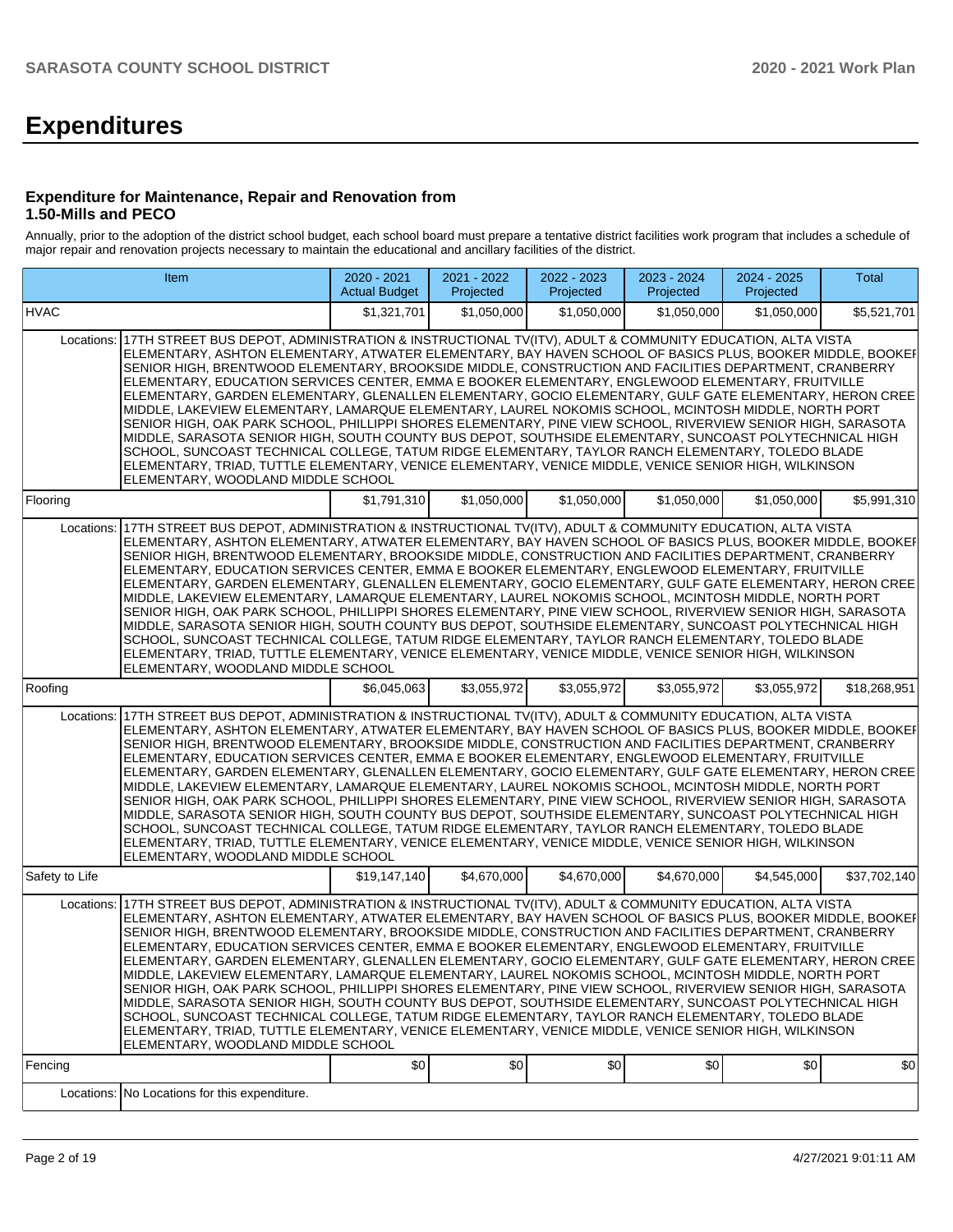| Parking                          |                                                                                                                                                                                                                                                                                                                                                                                                                                                                                                                                                                                                                                                                                                                                                                                                                                                                                                                                                                                                                                                                                                                                      | \$0          | \$0          | \$0          | \$0          | \$0          | \$0          |  |  |  |
|----------------------------------|--------------------------------------------------------------------------------------------------------------------------------------------------------------------------------------------------------------------------------------------------------------------------------------------------------------------------------------------------------------------------------------------------------------------------------------------------------------------------------------------------------------------------------------------------------------------------------------------------------------------------------------------------------------------------------------------------------------------------------------------------------------------------------------------------------------------------------------------------------------------------------------------------------------------------------------------------------------------------------------------------------------------------------------------------------------------------------------------------------------------------------------|--------------|--------------|--------------|--------------|--------------|--------------|--|--|--|
|                                  |                                                                                                                                                                                                                                                                                                                                                                                                                                                                                                                                                                                                                                                                                                                                                                                                                                                                                                                                                                                                                                                                                                                                      |              |              |              |              |              |              |  |  |  |
|                                  | Locations: No Locations for this expenditure.                                                                                                                                                                                                                                                                                                                                                                                                                                                                                                                                                                                                                                                                                                                                                                                                                                                                                                                                                                                                                                                                                        |              |              |              |              |              |              |  |  |  |
| Electrical                       |                                                                                                                                                                                                                                                                                                                                                                                                                                                                                                                                                                                                                                                                                                                                                                                                                                                                                                                                                                                                                                                                                                                                      | \$0          | \$0          | \$0          | \$0          | \$0          | \$0          |  |  |  |
|                                  | Locations: No Locations for this expenditure.                                                                                                                                                                                                                                                                                                                                                                                                                                                                                                                                                                                                                                                                                                                                                                                                                                                                                                                                                                                                                                                                                        |              |              |              |              |              |              |  |  |  |
| Fire Alarm                       |                                                                                                                                                                                                                                                                                                                                                                                                                                                                                                                                                                                                                                                                                                                                                                                                                                                                                                                                                                                                                                                                                                                                      | \$264,075    | \$150,000    | \$150,000    | \$150,000    | \$150,000    | \$864,075    |  |  |  |
| Locations:                       | 17TH STREET BUS DEPOT, ADMINISTRATION & INSTRUCTIONAL TV(ITV), ADULT & COMMUNITY EDUCATION, ALTA VISTA<br>ELEMENTARY, ASHTON ELEMENTARY, ATWATER ELEMENTARY, BAY HAVEN SCHOOL OF BASICS PLUS, BOOKER MIDDLE, BOOKEF<br>SENIOR HIGH, BRENTWOOD ELEMENTARY, BROOKSIDE MIDDLE, CONSTRUCTION AND FACILITIES DEPARTMENT, CRANBERRY<br>ELEMENTARY, EDUCATION SERVICES CENTER, EMMA E BOOKER ELEMENTARY, ENGLEWOOD ELEMENTARY, FRUITVILLE<br>ELEMENTARY, GARDEN ELEMENTARY, GLENALLEN ELEMENTARY, GOCIO ELEMENTARY, GULF GATE ELEMENTARY, HERON CREE<br>MIDDLE, LAKEVIEW ELEMENTARY, LAMARQUE ELEMENTARY, LAUREL NOKOMIS SCHOOL, MCINTOSH MIDDLE, NORTH PORT<br>SENIOR HIGH, OAK PARK SCHOOL, PHILLIPPI SHORES ELEMENTARY, PINE VIEW SCHOOL, RIVERVIEW SENIOR HIGH, SARASOTA<br>MIDDLE, SARASOTA SENIOR HIGH, SOUTH COUNTY BUS DEPOT, SOUTHSIDE ELEMENTARY, SUNCOAST POLYTECHNICAL HIGH<br>SCHOOL, SUNCOAST TECHNICAL COLLEGE, TATUM RIDGE ELEMENTARY, TAYLOR RANCH ELEMENTARY, TOLEDO BLADE<br>ELEMENTARY, TRIAD, TUTTLE ELEMENTARY, VENICE ELEMENTARY, VENICE MIDDLE, VENICE SENIOR HIGH, WILKINSON<br>ELEMENTARY, WOODLAND MIDDLE SCHOOL |              |              |              |              |              |              |  |  |  |
| Telephone/Intercom System        |                                                                                                                                                                                                                                                                                                                                                                                                                                                                                                                                                                                                                                                                                                                                                                                                                                                                                                                                                                                                                                                                                                                                      | \$0          | \$0          | \$0          | \$0          | \$0          | \$0          |  |  |  |
|                                  | Locations: No Locations for this expenditure.                                                                                                                                                                                                                                                                                                                                                                                                                                                                                                                                                                                                                                                                                                                                                                                                                                                                                                                                                                                                                                                                                        |              |              |              |              |              |              |  |  |  |
| <b>Closed Circuit Television</b> |                                                                                                                                                                                                                                                                                                                                                                                                                                                                                                                                                                                                                                                                                                                                                                                                                                                                                                                                                                                                                                                                                                                                      | \$0          | \$0          | \$0          | \$0          | \$0          | \$0          |  |  |  |
|                                  | Locations: No Locations for this expenditure.                                                                                                                                                                                                                                                                                                                                                                                                                                                                                                                                                                                                                                                                                                                                                                                                                                                                                                                                                                                                                                                                                        |              |              |              |              |              |              |  |  |  |
| Paint                            |                                                                                                                                                                                                                                                                                                                                                                                                                                                                                                                                                                                                                                                                                                                                                                                                                                                                                                                                                                                                                                                                                                                                      | \$1,277,342  | \$1,265,000  | \$1,265,000  | \$1,265,000  | \$1,265,000  | \$6,337,342  |  |  |  |
| Locations:                       | 17TH STREET BUS DEPOT, ADMINISTRATION & INSTRUCTIONAL TV(ITV), ADULT & COMMUNITY EDUCATION, ALTA VISTA<br>ELEMENTARY, ASHTON ELEMENTARY, ATWATER ELEMENTARY, BAY HAVEN SCHOOL OF BASICS PLUS, BOOKER MIDDLE, BOOKEF<br>SENIOR HIGH, BRENTWOOD ELEMENTARY, BROOKSIDE MIDDLE, CONSTRUCTION AND FACILITIES DEPARTMENT, CRANBERRY<br>ELEMENTARY, EDUCATION SERVICES CENTER, EMMA E BOOKER ELEMENTARY, ENGLEWOOD ELEMENTARY, FRUITVILLE<br>ELEMENTARY, GARDEN ELEMENTARY, GLENALLEN ELEMENTARY, GOCIO ELEMENTARY, GULF GATE ELEMENTARY, HERON CREE<br>MIDDLE, LAKEVIEW ELEMENTARY, LAMARQUE ELEMENTARY, LAUREL NOKOMIS SCHOOL, MCINTOSH MIDDLE, NORTH PORT<br>SENIOR HIGH, OAK PARK SCHOOL, PHILLIPPI SHORES ELEMENTARY, PINE VIEW SCHOOL, RIVERVIEW SENIOR HIGH, SARASOTA<br>MIDDLE, SARASOTA SENIOR HIGH, SOUTH COUNTY BUS DEPOT, SOUTHSIDE ELEMENTARY, SUNCOAST POLYTECHNICAL HIGH<br>SCHOOL, SUNCOAST TECHNICAL COLLEGE, TATUM RIDGE ELEMENTARY, TAYLOR RANCH ELEMENTARY, TOLEDO BLADE<br>ELEMENTARY, TRIAD, TUTTLE ELEMENTARY, VENICE ELEMENTARY, VENICE MIDDLE, VENICE SENIOR HIGH, WILKINSON<br>ELEMENTARY, WOODLAND MIDDLE SCHOOL |              |              |              |              |              |              |  |  |  |
| Maintenance/Repair               |                                                                                                                                                                                                                                                                                                                                                                                                                                                                                                                                                                                                                                                                                                                                                                                                                                                                                                                                                                                                                                                                                                                                      | \$5,288,980  | \$2,925,000  | \$2,891,748  | \$3,022,548  | \$3.089.100  | \$17,217,376 |  |  |  |
| Locations:                       | 17TH STREET BUS DEPOT, ADMINISTRATION & INSTRUCTIONAL TV(ITV), ADULT & COMMUNITY EDUCATION, ALTA VISTA<br>ELEMENTARY, ASHTON ELEMENTARY, ATWATER ELEMENTARY, BAY HAVEN SCHOOL OF BASICS PLUS, BOOKER MIDDLE, BOOKEF<br>SENIOR HIGH, BRENTWOOD ELEMENTARY, BROOKSIDE MIDDLE, CONSTRUCTION AND FACILITIES DEPARTMENT, CRANBERRY<br>ELEMENTARY, EDUCATION SERVICES CENTER, EMMA E BOOKER ELEMENTARY, ENGLEWOOD ELEMENTARY, FRUITVILLE<br>ELEMENTARY, GARDEN ELEMENTARY, GLENALLEN ELEMENTARY, GOCIO ELEMENTARY, GULF GATE ELEMENTARY, HERON CREE<br>MIDDLE, LAKEVIEW ELEMENTARY, LAMARQUE ELEMENTARY, LAUREL NOKOMIS SCHOOL, MCINTOSH MIDDLE, NORTH PORT<br>SENIOR HIGH, OAK PARK SCHOOL, PHILLIPPI SHORES ELEMENTARY, PINE VIEW SCHOOL, RIVERVIEW SENIOR HIGH, SARASOTA<br>MIDDLE, SARASOTA SENIOR HIGH, SOUTH COUNTY BUS DEPOT, SOUTHSIDE ELEMENTARY, SUNCOAST POLYTECHNICAL HIGH<br>SCHOOL, SUNCOAST TECHNICAL COLLEGE, TATUM RIDGE ELEMENTARY, TAYLOR RANCH ELEMENTARY, TOLEDO BLADE<br>ELEMENTARY, TRIAD, TUTTLE ELEMENTARY, VENICE ELEMENTARY, VENICE MIDDLE, VENICE SENIOR HIGH, WILKINSON<br>ELEMENTARY, WOODLAND MIDDLE SCHOOL |              |              |              |              |              |              |  |  |  |
|                                  | Sub Total:                                                                                                                                                                                                                                                                                                                                                                                                                                                                                                                                                                                                                                                                                                                                                                                                                                                                                                                                                                                                                                                                                                                           | \$35,135,611 | \$14,165,972 | \$14,132,720 | \$14,263,520 | \$14,205,072 | \$91,902,895 |  |  |  |

| <b>IPECO Maintenance Expenditures</b> | \$0          | ሶሳ<br>υU     | <b>SO</b>    | ΦΩ<br>w      | \$0 <sub>1</sub> | ـ ው<br>OU,    |
|---------------------------------------|--------------|--------------|--------------|--------------|------------------|---------------|
| 1.50 Mill Sub Total: I                | \$44,471,953 | \$23,426,972 | \$20,691,972 | \$20,909,520 | \$21,051,072     | \$130,551,489 |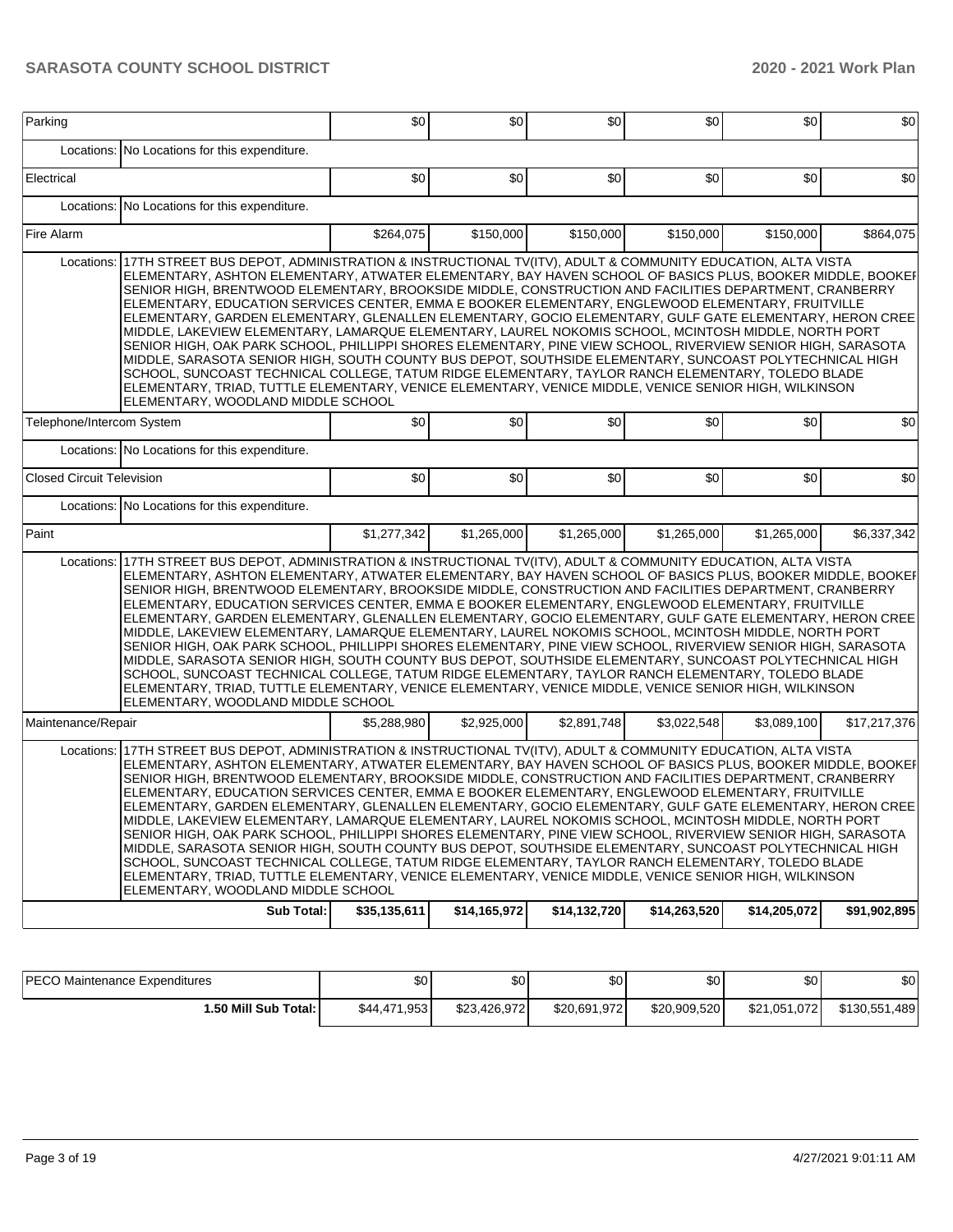|                                                                                                                                                                                                                                                                                                                                                                                                                                                                                                                                                                                                                                                                                                                                                                                                                                                                                                                                                                                                                                                                                                                                                | <b>Other Items</b>                                                                                                                                                                                                                                                                                                                                                                                                                                                                        | 2020 - 2021<br><b>Actual Budget</b> | 2021 - 2022<br>Projected | 2022 - 2023<br>Projected | 2023 - 2024<br>Projected | 2024 - 2025<br>Projected | <b>Total</b>  |  |  |
|------------------------------------------------------------------------------------------------------------------------------------------------------------------------------------------------------------------------------------------------------------------------------------------------------------------------------------------------------------------------------------------------------------------------------------------------------------------------------------------------------------------------------------------------------------------------------------------------------------------------------------------------------------------------------------------------------------------------------------------------------------------------------------------------------------------------------------------------------------------------------------------------------------------------------------------------------------------------------------------------------------------------------------------------------------------------------------------------------------------------------------------------|-------------------------------------------------------------------------------------------------------------------------------------------------------------------------------------------------------------------------------------------------------------------------------------------------------------------------------------------------------------------------------------------------------------------------------------------------------------------------------------------|-------------------------------------|--------------------------|--------------------------|--------------------------|--------------------------|---------------|--|--|
| <b>LED Lighting</b>                                                                                                                                                                                                                                                                                                                                                                                                                                                                                                                                                                                                                                                                                                                                                                                                                                                                                                                                                                                                                                                                                                                            |                                                                                                                                                                                                                                                                                                                                                                                                                                                                                           | \$1,014,727                         | \$750,000                | \$750,000                | \$750,000                | \$750,000                | \$4,014,727   |  |  |
|                                                                                                                                                                                                                                                                                                                                                                                                                                                                                                                                                                                                                                                                                                                                                                                                                                                                                                                                                                                                                                                                                                                                                | Locations ADMINISTRATION & INSTRUCTIONAL TV(ITV), BOOKER MIDDLE, BROOKSIDE MIDDLE, CONSTRUCTION AND FACILITIES<br>DEPARTMENT, HERON CREEK MIDDLE, MCINTOSH MIDDLE, SARASOTA MIDDLE, VENICE MIDDLE, WOODLAND MIDDLE SCHOOL                                                                                                                                                                                                                                                                 |                                     |                          |                          |                          |                          |               |  |  |
| Cafeteria FF&E                                                                                                                                                                                                                                                                                                                                                                                                                                                                                                                                                                                                                                                                                                                                                                                                                                                                                                                                                                                                                                                                                                                                 |                                                                                                                                                                                                                                                                                                                                                                                                                                                                                           | \$491.661                           | \$600,000                | \$620,000                | \$600,000                | \$600,000                | \$2,911,661   |  |  |
|                                                                                                                                                                                                                                                                                                                                                                                                                                                                                                                                                                                                                                                                                                                                                                                                                                                                                                                                                                                                                                                                                                                                                | Locations ALTA VISTA ELEMENTARY, ASHTON ELEMENTARY, ATWATER ELEMENTARY, BRENTWOOD ELEMENTARY, CRANBERRY<br>ELEMENTARY, EMMA E BOOKER ELEMENTARY, ENGLEWOOD ELEMENTARY, FRUITVILLE ELEMENTARY, GARDEN ELEMENTARY<br>GLENALLEN ELEMENTARY, GOCIO ELEMENTARY, GULF GATE ELEMENTARY, LAKEVIEW ELEMENTARY, LAMARQUE ELEMENTAR<br>SOUTHSIDE ELEMENTARY, TATUM RIDGE ELEMENTARY, TAYLOR RANCH ELEMENTARY, TOLEDO BLADE ELEMENTARY,<br>TUTTLE ELEMENTARY, VENICE ELEMENTARY, WILKINSON ELEMENTARY |                                     |                          |                          |                          |                          |               |  |  |
|                                                                                                                                                                                                                                                                                                                                                                                                                                                                                                                                                                                                                                                                                                                                                                                                                                                                                                                                                                                                                                                                                                                                                | High School Rubber Tracks/Atheletic Fields                                                                                                                                                                                                                                                                                                                                                                                                                                                | \$2,656,971                         | \$1.815.000              | \$2,000,000              | \$2,200,000              | \$2,400,000              | \$11,071,971  |  |  |
| Locations BOOKER SENIOR HIGH, NORTH PORT SENIOR HIGH, RIVERVIEW SENIOR HIGH, SARASOTA SENIOR HIGH, VENICE SENIOR HIGH                                                                                                                                                                                                                                                                                                                                                                                                                                                                                                                                                                                                                                                                                                                                                                                                                                                                                                                                                                                                                          |                                                                                                                                                                                                                                                                                                                                                                                                                                                                                           |                                     |                          |                          |                          |                          |               |  |  |
| <b>Admin Sites Maintenance</b>                                                                                                                                                                                                                                                                                                                                                                                                                                                                                                                                                                                                                                                                                                                                                                                                                                                                                                                                                                                                                                                                                                                 |                                                                                                                                                                                                                                                                                                                                                                                                                                                                                           | \$0                                 | \$0                      | \$93.252                 | \$0                      | \$0                      | \$93,252      |  |  |
| Locations ADMINISTRATION & INSTRUCTIONAL TV(ITV), CONSTRUCTION AND FACILITIES DEPARTMENT                                                                                                                                                                                                                                                                                                                                                                                                                                                                                                                                                                                                                                                                                                                                                                                                                                                                                                                                                                                                                                                       |                                                                                                                                                                                                                                                                                                                                                                                                                                                                                           |                                     |                          |                          |                          |                          |               |  |  |
| Remodeling                                                                                                                                                                                                                                                                                                                                                                                                                                                                                                                                                                                                                                                                                                                                                                                                                                                                                                                                                                                                                                                                                                                                     |                                                                                                                                                                                                                                                                                                                                                                                                                                                                                           | \$4,972,983                         | \$5,896,000              | \$2,896,000              | \$2,896,000              | \$2,896,000              | \$19,556,983  |  |  |
| Locations 17TH STREET BUS DEPOT, ADMINISTRATION & INSTRUCTIONAL TV(ITV), ADULT & COMMUNITY EDUCATION, ALTA VISTA<br>ELEMENTARY, ASHTON ELEMENTARY, ATWATER ELEMENTARY, BAY HAVEN SCHOOL OF BASICS PLUS, BOOKER MIDDLE,<br>BOOKER SENIOR HIGH, BRENTWOOD ELEMENTARY, BROOKSIDE MIDDLE, CONSTRUCTION AND FACILITIES DEPARTMENT,<br>CRANBERRY ELEMENTARY, EDUCATION SERVICES CENTER, EMMA E BOOKER ELEMENTARY, ENGLEWOOD ELEMENTARY,<br>FRUITVILLE ELEMENTARY, GARDEN ELEMENTARY, GLENALLEN ELEMENTARY, GOCIO ELEMENTARY, GULF GATE ELEMENTARY<br>HERON CREEK MIDDLE, LAKEVIEW ELEMENTARY, LAMARQUE ELEMENTARY, LAUREL NOKOMIS SCHOOL, MCINTOSH MIDDLE,<br>NORTH PORT SENIOR HIGH, OAK PARK SCHOOL, PHILLIPPI SHORES ELEMENTARY, PINE VIEW SCHOOL, RIVERVIEW SENIOR<br>HIGH, SARASOTA MIDDLE, SARASOTA SENIOR HIGH, SOUTH COUNTY BUS DEPOT, SOUTHSIDE ELEMENTARY, SUNCOAST<br>POLYTECHNICAL HIGH SCHOOL, SUNCOAST TECHNICAL COLLEGE, TATUM RIDGE ELEMENTARY, TAYLOR RANCH<br>ELEMENTARY, TOLEDO BLADE ELEMENTARY, TRIAD, TUTTLE ELEMENTARY, VENICE ELEMENTARY, VENICE MIDDLE, VENICE<br>SENIOR HIGH, WILKINSON ELEMENTARY, WOODLAND MIDDLE SCHOOL |                                                                                                                                                                                                                                                                                                                                                                                                                                                                                           |                                     |                          |                          |                          |                          |               |  |  |
| Stage Lighting/VPA                                                                                                                                                                                                                                                                                                                                                                                                                                                                                                                                                                                                                                                                                                                                                                                                                                                                                                                                                                                                                                                                                                                             |                                                                                                                                                                                                                                                                                                                                                                                                                                                                                           | \$200.000                           | \$200,000                | \$200.000                | \$200,000                | \$200,000                | \$1,000,000   |  |  |
|                                                                                                                                                                                                                                                                                                                                                                                                                                                                                                                                                                                                                                                                                                                                                                                                                                                                                                                                                                                                                                                                                                                                                | Locations BOOKER MIDDLE, BOOKER SENIOR HIGH, BROOKSIDE MIDDLE, HERON CREEK MIDDLE, MCINTOSH MIDDLE, NORTH PORT<br>SENIOR HIGH, RIVERVIEW SENIOR HIGH, SARASOTA MIDDLE, SARASOTA SENIOR HIGH, VENICE MIDDLE, VENICE SENIOR HIGH,<br>WOODLAND MIDDLE SCHOOL                                                                                                                                                                                                                                 |                                     |                          |                          |                          |                          |               |  |  |
|                                                                                                                                                                                                                                                                                                                                                                                                                                                                                                                                                                                                                                                                                                                                                                                                                                                                                                                                                                                                                                                                                                                                                | Total:                                                                                                                                                                                                                                                                                                                                                                                                                                                                                    | \$44,471,953                        | \$23,426,972             | \$20,691,972             | \$20,909,520             | \$21,051,072             | \$130,551,489 |  |  |

#### **Local 1.50 Mill Expenditure For Maintenance, Repair and Renovation**

Anticipated expenditures expected from local funding sources over the years covered by the current work plan.

| Item                                      | $2020 - 2021$<br><b>Actual Budget</b> | 2021 - 2022<br>Projected | 2022 - 2023<br>Projected | 2023 - 2024<br>Projected | $2024 - 2025$<br>Projected | Total         |
|-------------------------------------------|---------------------------------------|--------------------------|--------------------------|--------------------------|----------------------------|---------------|
| Remaining Maint and Repair from 1.5 Mills | \$44,471,953                          | \$23,426,972             | \$20,691,972             | \$20,909,520             | \$21,051,072               | \$130,551,489 |
| Maintenance/Repair Salaries               | \$1,952,959                           | \$2,688,842              | \$2,762,951              | \$2,880,354              | \$2,981,166                | \$13,266,272  |
| <b>School Bus Purchases</b>               | \$6,471,428                           | \$3,500,000              | \$3,500,000              | \$3,500,000              | \$3,500,000                | \$20,471,428  |
| Other Vehicle Purchases                   | \$1,065,231                           | \$500,000                | \$500,000                | \$500,000                | \$500,000                  | \$3,065,231   |
| Capital Outlay Equipment                  | \$3,163,683                           | \$2,655,000              | \$2,655,000              | \$2,955,000              | \$2,955,000                | \$14,383,683  |
| Rent/Lease Payments                       | \$12,365,500                          | \$13,090,871             | \$13,335,115             | \$13,408,051             | \$13,335,115               | \$65,534,652  |
| ICOP Debt Service                         | \$16,557,785                          | \$18,677,106             | \$18,677,953             | \$18,674,972             | \$18,674,972               | \$91,262,788  |
| Rent/Lease Relocatables                   | \$0                                   | \$0                      | \$0                      | \$0                      | \$0                        | \$0           |
| <b>Environmental Problems</b>             | \$0                                   | \$0                      | \$0                      | \$0                      | \$0                        | \$0           |
| ls.1011.14 Debt Service                   | \$0 <sub>1</sub>                      | \$0                      | \$0                      | \$0                      | \$0                        | \$0           |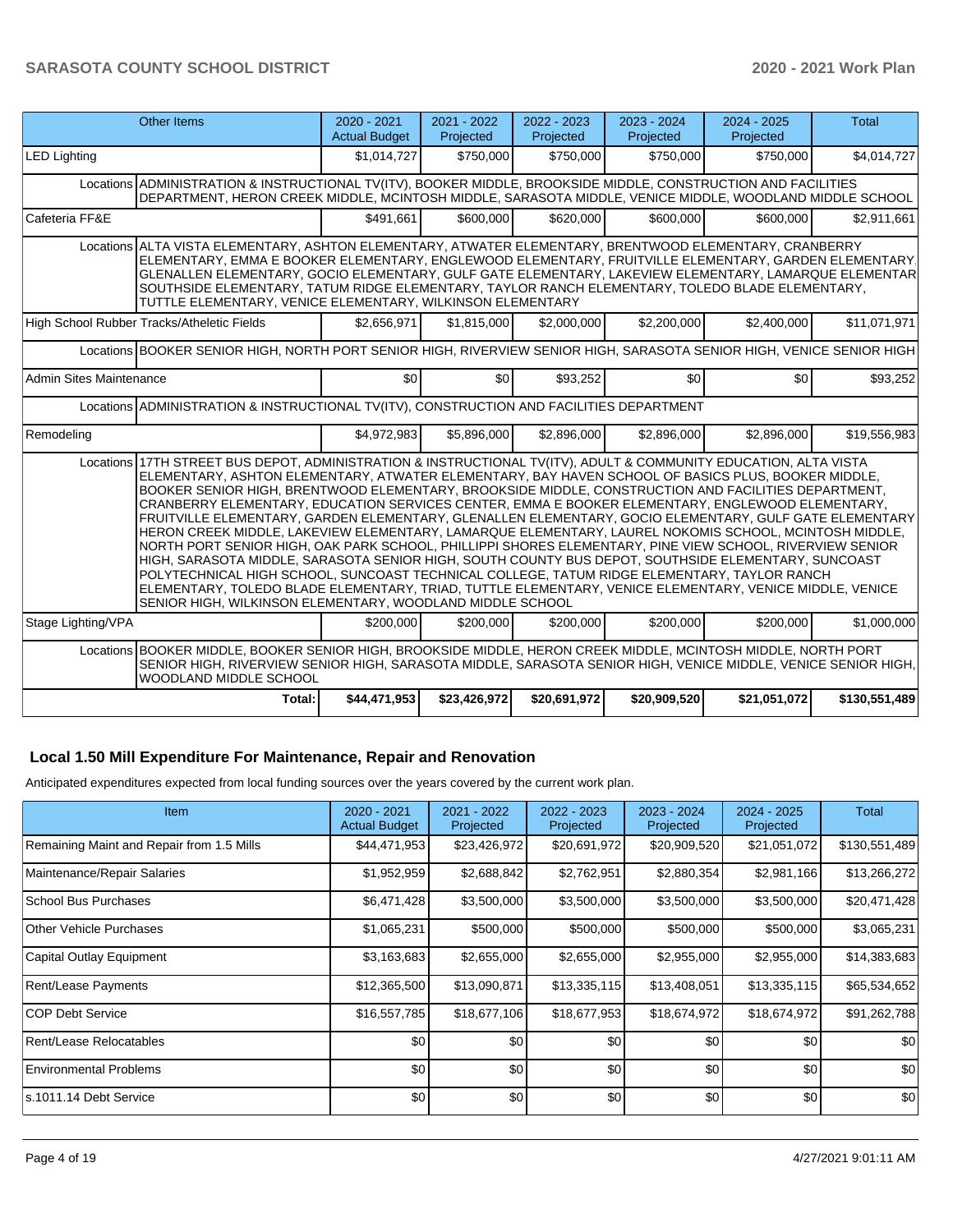| <b>Special Facilities Construction Account</b>               | \$0           | \$0           | \$0           | \$0           | \$0           | \$0           |
|--------------------------------------------------------------|---------------|---------------|---------------|---------------|---------------|---------------|
| Premiums for Property Casualty Insurance - 1011.71<br>(4a,b) | \$3,711,503   | \$3,268,106   | \$3,317,128   | \$3,366,884   | \$3,366,884   | \$17,030,505  |
| Qualified School Construction Bonds (QSCB)                   | \$2,134,985   | \$2,273,421   | \$2,273,421   | \$2,273,421   | \$2,273,421   | \$11,228,669  |
| Qualified Zone Academy Bonds (QZAB)                          | \$0           | \$0           | \$0           | \$0           | \$0           | \$0           |
| Capital Master Planning                                      | \$70,000      | \$150,000     | \$150,000     | \$150,000     | \$150,000     | \$670,000     |
| Technology Projects                                          | \$8,692,423   | \$7,939,000   | \$7,942,000   | \$7,942,000   | \$7,942,000   | \$40,457,423  |
| Special School Maintenance                                   | \$19,749,758  | \$18,717,296  | \$18,948,060  | \$19,182,286  | \$19,182,286  | \$95,779,686  |
| <b>Equipment Transfer</b>                                    | \$3,567,190   | \$3,420,712   | \$3,591,748   | \$3,771,335   | \$3,771,335   | \$18,122,320  |
| <b>Land Purchases</b>                                        | \$24,697,891  | \$4,150,000   | \$4,050,000   | \$3,950,000   | \$3,950,000   | \$40,797,891  |
| Portables                                                    | \$2,584,677   | \$2,100,000   | \$1,200,000   | \$1,200,000   | \$1,875,000   | \$8,959,677   |
| <b>Construction Departmental Expenses</b>                    | \$197,067     | \$236,500     | \$236,500     | \$236,500     | \$236,500     | \$1,143,067   |
| <b>Charter School Payments</b>                               | \$1,719,319   | \$1,637,793   | \$1,637,793   | \$1,637,793   | \$1,637,793   | \$8,270,491   |
| Playgrounds                                                  | \$281,561     | \$120,000     | \$120,000     | \$120,000     | \$120,000     | \$761,561     |
| Hurricane Shelter Retrofit                                   | \$1,090,458   | \$0           | \$0           | \$0           | \$0           | \$1,090,458   |
| <b>District Wide Condition Assessment</b>                    | \$1,200,000   | \$0           | \$0           | \$0           | \$0           | \$1,200,000   |
| COVID-19 FEMA Reimbursable                                   | \$141,806     | \$0           | \$0           | \$0           | \$0           | \$141,806     |
| COVID-19 FEMA Non-Reimbursable                               | \$1,600,000   | \$0           | \$0           | \$0           | \$0           | \$1,600,000   |
| <b>Local Expenditure Totals:</b>                             | \$157,487,177 | \$108,551,619 | \$105,589,641 | \$106,658,116 | \$107,502,544 | \$585,789,097 |

# **Revenue**

#### **1.50 Mill Revenue Source**

Schedule of Estimated Capital Outlay Revenue from each currently approved source which is estimated to be available for expenditures on the projects included in the tentative district facilities work program. All amounts are NET after considering carryover balances, interest earned, new COP's, 1011.14 and 1011.15 loans, etc. Districts cannot use 1.5-Mill funds for salaries except for those explicitly associated with maintenance/repair projects. (1011.71 (5), F.S.)

| <b>Item</b>                                                                         | Fund | $2020 - 2021$<br><b>Actual Value</b> | $2021 - 2022$<br>Projected | 2022 - 2023<br>Projected | $2023 - 2024$<br>Projected | $2024 - 2025$<br>Projected | Total             |
|-------------------------------------------------------------------------------------|------|--------------------------------------|----------------------------|--------------------------|----------------------------|----------------------------|-------------------|
| (1) Non-exempt property<br>lassessed valuation                                      |      | \$69,335,024,306                     | \$69,581,601,389           | \$70,973,233,333         | \$73,102,430,556           | \$76,026,527,778           | \$359,018,817,362 |
| $(2)$ The Millage projected for<br>discretionary capital outlay per<br>ls.1011.71   |      | 1.50                                 | 1.50                       | 1.50                     | 1.50                       | 1.50                       |                   |
| $(3)$ Full value of the 1.50-Mill<br>discretionary capital outlay per<br>ls.1011.71 |      | \$116,482,841                        | \$116.897.090              | \$119,235,032            | \$122,812,083              | \$127,724,567              | \$603,151,613     |
| $(4)$ Value of the portion of the 1.50<br>-Mill ACTUALLY levied                     | 370  | \$99,842,435                         | \$100,197,506              | \$102,201,456            | \$105,267,500              | \$109,478,200              | \$516,987,097     |
| $(5)$ Difference of lines $(3)$ and $(4)$                                           |      | \$16,640,406                         | \$16,699,584               | \$17,033,576             | \$17,544,583               | \$18,246,367               | \$86,164,516      |

### **PECO Revenue Source**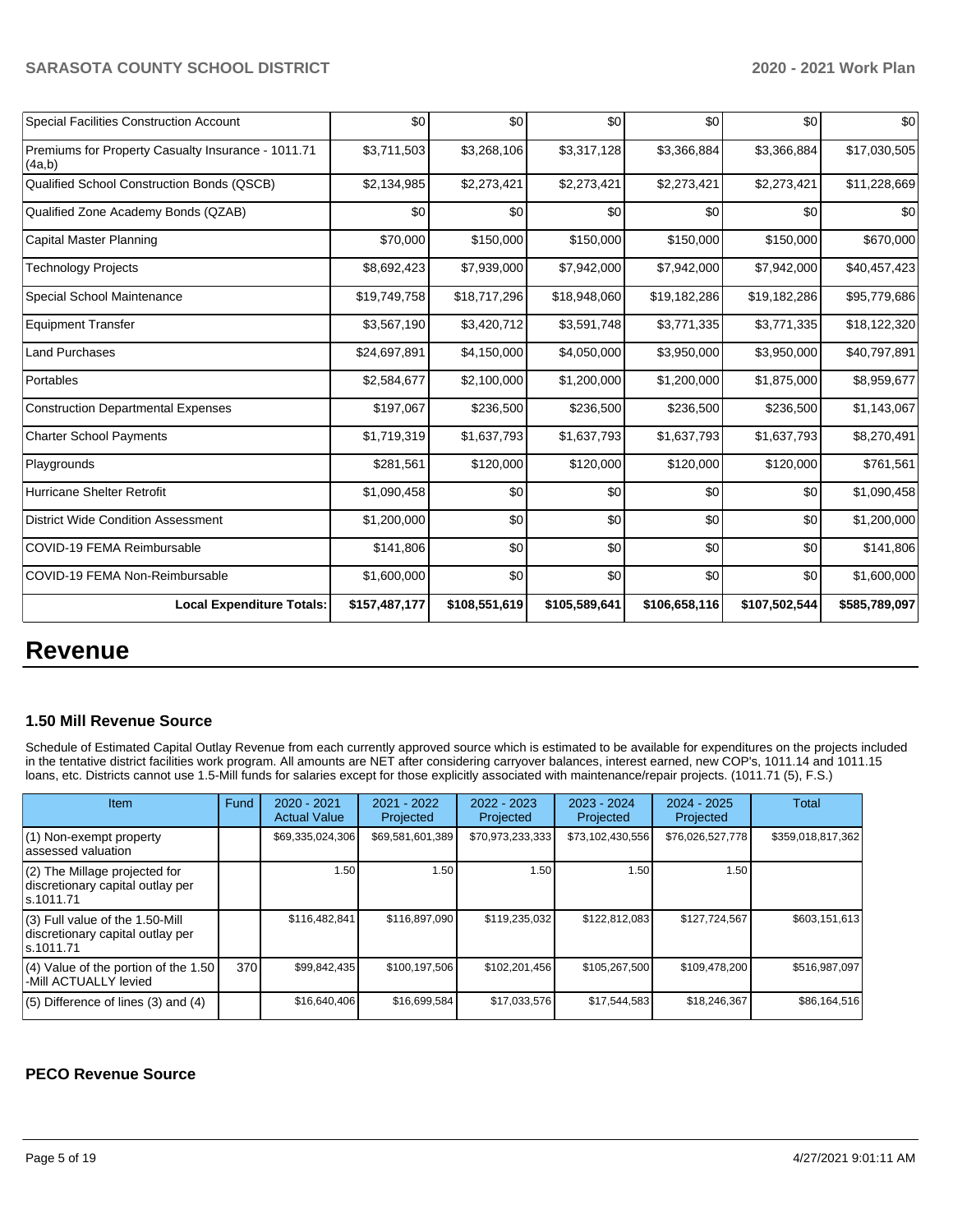The figure in the row designated "PECO Maintenance" will be subtracted from funds available for new construction because PECO maintenance dollars cannot be used for new construction.

| Item                          | Fund | 2020 - 2021<br><b>Actual Budget</b> | 2021 - 2022<br>Projected | 2022 - 2023<br>Projected | $2023 - 2024$<br>Projected | $2024 - 2025$<br>Projected | Total |
|-------------------------------|------|-------------------------------------|--------------------------|--------------------------|----------------------------|----------------------------|-------|
| <b>PECO New Construction</b>  | 340  | \$0                                 | \$0                      | \$0                      | \$0 <sub>1</sub>           | \$0                        | \$0   |
| PECO Maintenance Expenditures |      | \$0                                 | \$0                      | \$0                      | \$0 <sub>1</sub>           | \$0                        | \$0   |
|                               |      | \$0                                 | \$0                      | \$0                      | \$0                        | \$0                        | \$0   |

#### **CO & DS Revenue Source**

Revenue from Capital Outlay and Debt Service funds.

| <b>Item</b>                               | Fund | $2020 - 2021$<br><b>Actual Budget</b> | 2021 - 2022<br>Projected | 2022 - 2023<br>Projected | $2023 - 2024$<br>Projected | $2024 - 2025$<br>Projected | Total       |
|-------------------------------------------|------|---------------------------------------|--------------------------|--------------------------|----------------------------|----------------------------|-------------|
| ICO & DS Cash Flow-through<br>Distributed | 360  | \$1,186,743                           | \$1,186,743              | \$1,186,743              | \$1,186,743                | \$1,186,743                | \$5,933,715 |
| ICO & DS Interest on<br>Undistributed CO  | 360  | \$50.915                              | \$50,915                 | \$50,915                 | \$50,915                   | \$50,915                   | \$254,575   |
|                                           |      | \$1,237,658                           | \$1,237,658              | \$1,237,658              | \$1,237,658                | \$1,237,658                | \$6,188,290 |

#### **Fair Share Revenue Source**

Nothing reported for this section. All legally binding commitments for proportionate fair-share mitigation for impacts on public school facilities must be included in the 5-year district work program.

#### **Sales Surtax Referendum**

Specific information about any referendum for a 1-cent or ½-cent surtax referendum during the previous year.

**Did the school district hold a surtax referendum during the past fiscal year 2019 - 2020?**

No

#### **Additional Revenue Source**

Any additional revenue sources

| Item                                                                                            | 2020 - 2021<br><b>Actual Value</b> | 2021 - 2022<br>Projected | $2022 - 2023$<br>Projected | 2023 - 2024<br>Projected | 2024 - 2025<br>Projected | <b>Total</b> |
|-------------------------------------------------------------------------------------------------|------------------------------------|--------------------------|----------------------------|--------------------------|--------------------------|--------------|
| Proceeds from a s.1011.14/15 F.S. Loans I                                                       | \$0                                | \$0                      | \$0                        | \$0                      | \$0                      | \$0          |
| District Bonds - Voted local bond<br>referendum proceeds per s.9, Art VII<br>State Constitution | \$0                                | \$0                      | \$0                        | \$0                      | \$0                      | \$0          |
| Proceeds from Special Act Bonds                                                                 | \$0                                | \$0                      | \$0                        | \$0 <sub>1</sub>         | \$0                      | \$0          |
| Estimated Revenue from CO & DS Bond<br> Sale                                                    | \$0                                | \$0                      | \$0                        | \$0                      | \$0                      | \$0          |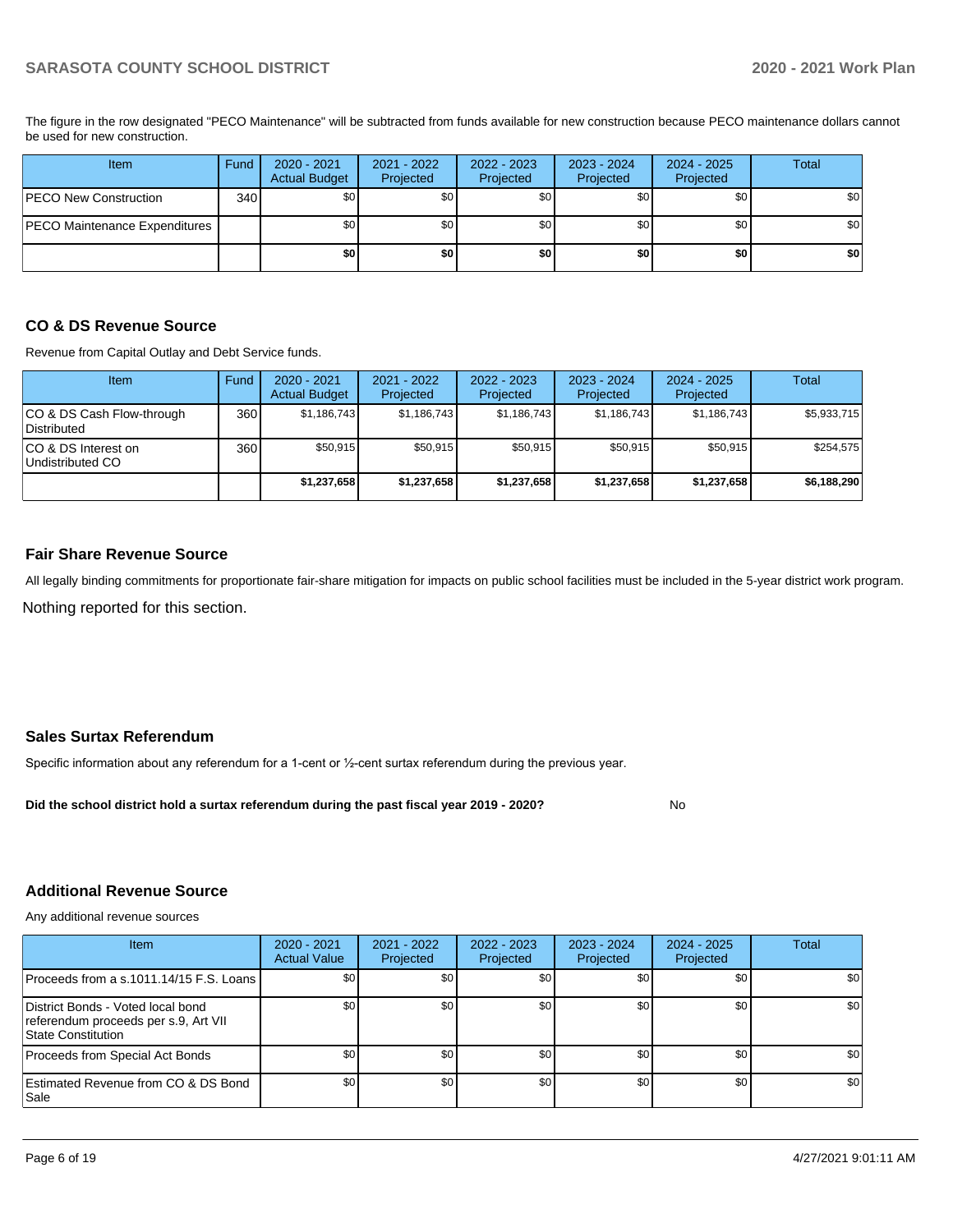| <b>Subtotal</b>                                                                                                           | \$223,049,551 | \$63,677,077 | \$59,785,483 | \$58,892,317 | \$56,515,705 | \$461,920,133 |
|---------------------------------------------------------------------------------------------------------------------------|---------------|--------------|--------------|--------------|--------------|---------------|
| Capital Outlay Projects Funds Balance<br>Carried Forward From Total Fund<br><b>Balance Carried Forward</b>                | \$0           | \$0          | \$0          | \$0          | \$0          | \$0           |
| One Cent - 1/2 Cent Sales Surtax Debt<br>Service From Total Fund Balance Carried<br>Forward                               | \$0           | \$0          | \$0          | \$0          | \$0          | \$0           |
| <b>Special Facilities Construction Account</b>                                                                            | \$0           | \$0          | \$0          | \$0          | \$0          | \$0           |
| General Capital Outlay Obligated Fund<br><b>Balance Carried Forward From Total</b><br><b>Fund Balance Carried Forward</b> | \$0           | \$0          | \$0          | \$0          | \$0          | \$0           |
| <b>Total Fund Balance Carried Forward</b>                                                                                 | \$123,511,537 | \$36,842,030 | \$33,050,436 | \$32,257,270 | \$39,481,674 | \$265,142,947 |
| Revenue from Bonds pledging proceeds<br>from 1 cent or 1/2 cent Sales Surtax                                              | \$0           | \$0          | \$0          | \$0          | \$0          | \$0           |
| Interest, Including Profit On Investment                                                                                  | \$100,000     | \$100,000    | \$100.000    | \$100,000    | \$100,000    | \$500,000     |
| Grants from local governments or not-for-<br>profit organizations                                                         | \$0           | \$0          | \$0          | \$0          | \$0          | \$0           |
| Private donations                                                                                                         | \$0           | \$0          | \$0          | \$0          | \$0          | \$0           |
| Impact fees received                                                                                                      | \$4,300,000   | \$4,200,000  | \$4,100,000  | \$4,000,000  | \$4,000,000  | \$20,600,000  |
| Proportionate share mitigation (actual<br>cash revenue only, not in kind donations)                                       | \$0           | \$0          | \$0          | \$0          | \$0          | \$0           |
| <b>Federal Grants</b>                                                                                                     | \$0           | \$0          | \$0          | \$0          | \$0          | \$0           |
| <b>District Equity Recognition</b>                                                                                        | \$0           | \$0          | \$0          | \$0          | \$0          | \$0           |
| <b>Classrooms for Kids</b>                                                                                                | \$0           | \$0          | \$0          | \$0          | \$0          | \$0           |
| Classrooms First Bond proceeds amount<br>authorized in FY 1997-98                                                         | \$0           | \$0          | \$0          | \$0          | \$0          | \$0           |
| Proceeds from Certificates of<br>Participation (COP's) Sale                                                               | \$65,790,000  | \$0          | \$0          | \$0          | \$0          | \$65,790,000  |
| Proceeds from local governmental<br>infrastructure sales surtax                                                           | \$19,202,033  | \$19,202,033 | \$19,202,033 | \$19,202,033 | \$9,601,017  | \$86,409,149  |
| Proceeds from 1/2 cent sales surtax<br>authorized by school board                                                         | \$0           | \$0          | \$0          | \$0          | \$0          | \$0           |
| Other Revenue for Other Capital Projects                                                                                  | \$10,145,981  | \$3,333,014  | \$3,333,014  | \$3,333,014  | \$3,333,014  | \$23,478,037  |
| Proceeds from Voted Capital<br>Improvements millage                                                                       | \$0           | \$0          | \$0          | \$0          | \$0          | \$0           |

# **Total Revenue Summary**

| <b>Item Name</b>                                              | 2020 - 2021<br><b>Budget</b> | $2021 - 2022$<br>Projected | 2022 - 2023<br>Projected | $2023 - 2024$<br>Projected | $2024 - 2025$<br>Projected | <b>Five Year Total</b> |
|---------------------------------------------------------------|------------------------------|----------------------------|--------------------------|----------------------------|----------------------------|------------------------|
| Local 1.5 Mill Discretionary Capital Outlay<br><b>Revenue</b> | \$99,842,435                 | \$100.197.506              | \$102,201,456            | \$105,267,500              | \$109,478,200              | \$516,987,097          |
| PECO and 1.5 Mill Maint and Other 1.5<br>Mill Expenditures    | (\$157,487,177)              | (\$108,551,619)            | (\$105,589,641)          | (\$106,658,116)            | (\$107,502,544)            | (\$585,789,097)        |
| <b>PECO Maintenance Revenue</b>                               | \$0                          | \$0 <sub>1</sub>           | \$0                      | \$0                        | \$0                        | \$0                    |
| <b>Available 1.50 Mill for New</b><br>  Construction          | (\$57,644,742)               | (\$8,354,113)              | (\$3,388,185)            | (\$1,390,616)              | \$1.975.656                | ( \$68, 802, 000]      |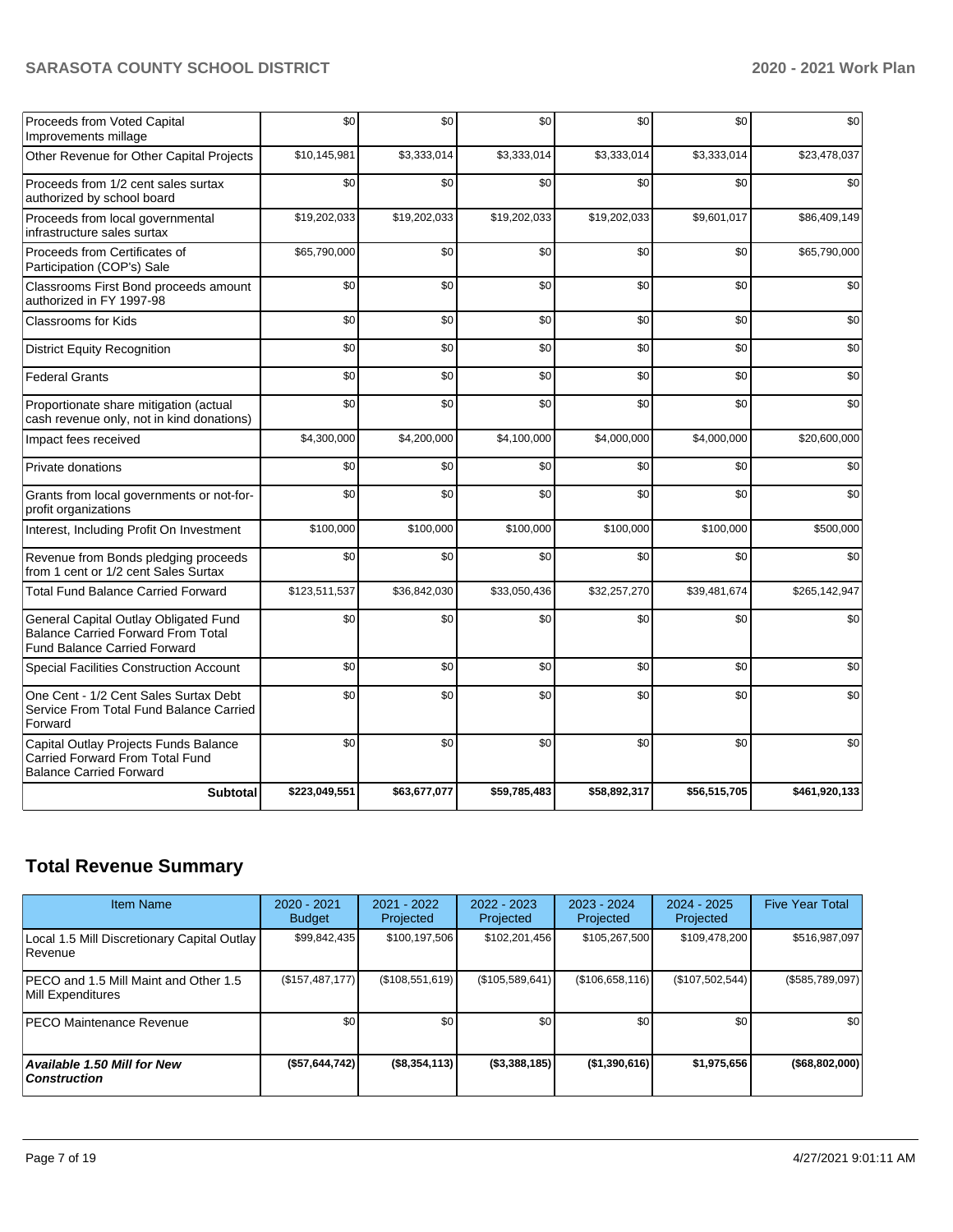| <b>Item Name</b>                 | $2020 - 2021$<br><b>Budget</b> | $2021 - 2022$<br>Projected | 2022 - 2023<br>Projected | 2023 - 2024<br>Projected | $2024 - 2025$<br>Projected | <b>Five Year Total</b> |
|----------------------------------|--------------------------------|----------------------------|--------------------------|--------------------------|----------------------------|------------------------|
| CO & DS Revenue                  | \$1,237,658                    | \$1,237,658                | \$1,237,658              | \$1,237,658              | \$1,237,658                | \$6,188,290            |
| PECO New Construction Revenue    | \$0                            | \$0                        | \$0                      | \$0                      | \$0                        | \$0                    |
| Other/Additional Revenue         | \$223,049,551                  | \$63,677,077               | \$59,785,483             | \$58,892,317             | \$56,515,705               | \$461,920,133          |
| <b>Total Additional Revenuel</b> | \$224,287,209                  | \$64,914,735               | \$61,023,141             | \$60,129,975             | \$57,753,363               | \$468,108,423          |
| <b>Total Available Revenue</b>   | \$166,642,467                  | \$56,560,622               | \$57,634,956             | \$58,739,359             | \$59,729,019               | \$399,306,423          |

# **Project Schedules**

## **Capacity Project Schedules**

A schedule of capital outlay projects necessary to ensure the availability of satisfactory classrooms for the projected student enrollment in K-12 programs.

| <b>Project Description</b>                  | Location                  |                          | 2020 - 2021  | 2021 - 2022 | 2022 - 2023 | 2023 - 2024 | $2024 - 2025$    | <b>Total</b>    | Funded |
|---------------------------------------------|---------------------------|--------------------------|--------------|-------------|-------------|-------------|------------------|-----------------|--------|
| New Construction K-<br>8 Lorraine and Clark | Location not<br>specified | Planned<br>Cost:         | \$55,000,000 | \$0         | \$0         | \$0         | \$0 <sub>1</sub> | \$55,000,000 No |        |
|                                             |                           | <b>Student Stations:</b> | $\Omega$     |             |             |             |                  |                 |        |
|                                             |                           | <b>Total Classrooms:</b> | $\Omega$     |             |             |             |                  |                 |        |
|                                             |                           | Gross Sq Ft:             | $\Omega$     |             |             |             |                  |                 |        |
|                                             |                           |                          |              |             |             |             |                  |                 |        |
|                                             | <b>Planned Cost:</b>      |                          | \$55,000,000 | \$0         | \$0         | \$0         | \$0              | \$55,000,000    |        |
|                                             | <b>Student Stations:</b>  |                          | 0            |             | 0           |             | 0                |                 |        |
|                                             |                           | <b>Total Classrooms:</b> | $\bf{0}$     |             |             |             | 0                | 0               |        |

**Gross Sq Ft: 0 0 0 0 0 0**

## **Other Project Schedules**

Major renovations, remodeling, and additions of capital outlay projects that do not add capacity to schools.

| <b>Project Description</b>              | Location                               | 2020 - 2021<br><b>Actual Budget</b> | 2021 - 2022<br>Projected | $2022 - 2023$<br>Projected | 2023 - 2024<br>Projected | $2024 - 2025$<br>Projected | Total            | Funded |
|-----------------------------------------|----------------------------------------|-------------------------------------|--------------------------|----------------------------|--------------------------|----------------------------|------------------|--------|
| Cafeteria Remodel/Renovation            | <b>IBRENTWOOD</b><br><b>ELEMENTARY</b> | \$190.842                           | <b>SO</b>                | \$0                        | \$0                      | \$٥١                       | \$190,842 Yes    |        |
| Chiller Plant/HVAC<br>Refresh/East Side | <b>SARASOTA SENIOR</b><br><b>HIGH</b>  | \$0                                 | \$0                      | \$3,400,000                | \$6,600,000              | \$5,000,000                | \$15,000,000 Yes |        |
| CR Wing                                 | <b>PINE VIEW SCHOOL</b>                | \$29,376,943                        | \$0                      | \$0                        | \$0                      | ا80                        | \$29,376,943 Yes |        |
| Building 6 Rebuild                      | <b>ENGLEWOOD</b><br><b>ELEMENTARY</b>  | \$5,754,758                         | \$0                      | \$0                        | \$0                      | \$0                        | \$5,754,758 Yes  |        |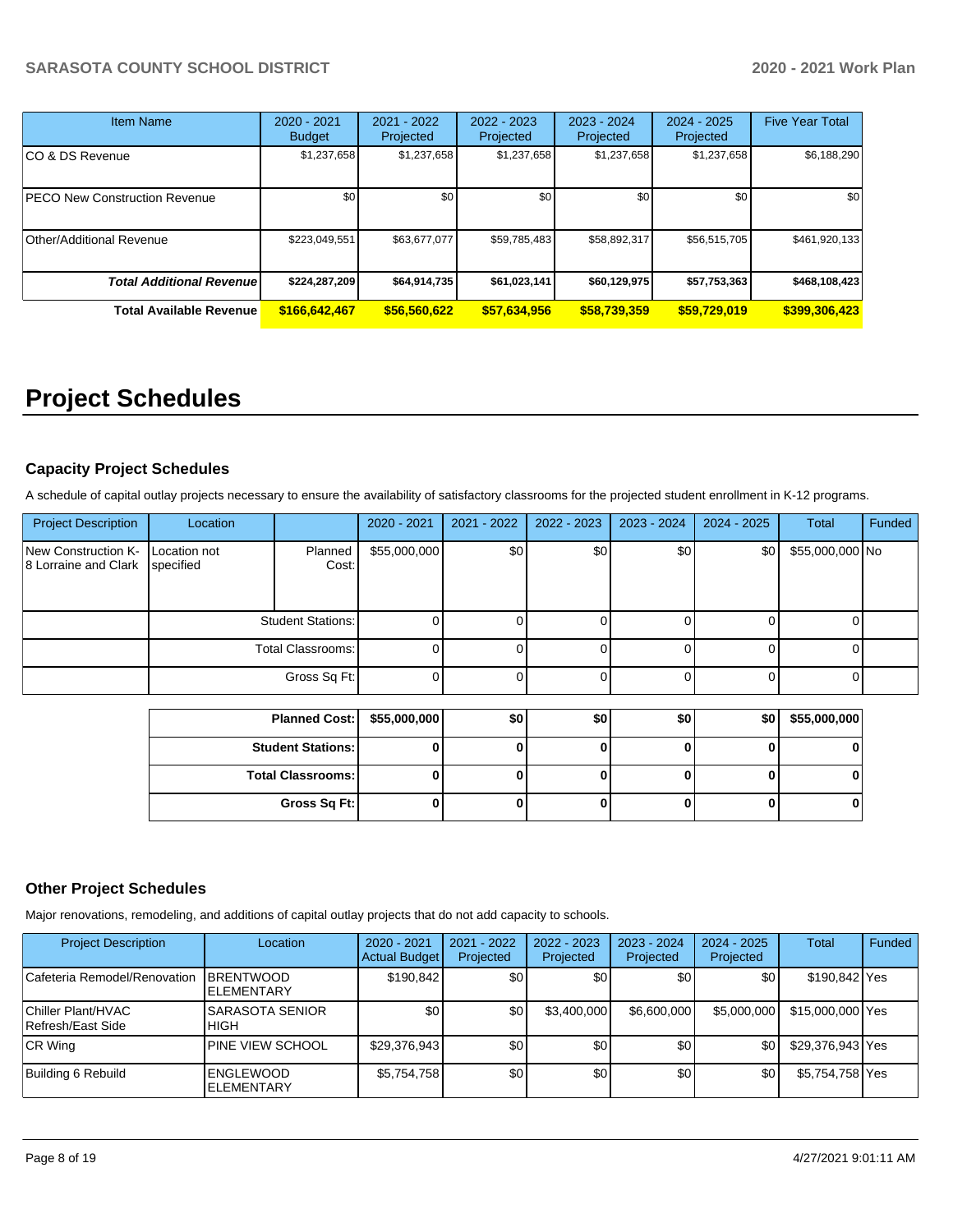| <b>Media Center</b><br>Renovation/Resource CR | <b>EMMA E BOOKER</b><br><b>ELEMENTARY</b>                         | \$418,564    | \$0          | \$0          | \$0          | \$0         | \$418,564 Yes              |  |
|-----------------------------------------------|-------------------------------------------------------------------|--------------|--------------|--------------|--------------|-------------|----------------------------|--|
| Building 5 Refresh                            | <b>FRUITVILLE</b><br><b>ELEMENTARY</b>                            | \$2,750,000  | \$0          | \$0          | \$0          | \$0         | \$2,750,000 Yes            |  |
| STC North Port/Phase III                      | SUNCOAST TECHNICAL<br><b>COLLEGE</b>                              | \$35,411     | \$0          | \$0          | \$0          | \$7,500,000 | \$7,535,411 Yes            |  |
| PE Bathroom Project - Schools<br>TBD          | <b>CONSTRUCTION AND</b><br><b>FACILITIES</b><br><b>DEPARTMENT</b> | \$135,976    | \$225,000    | \$225,000    | \$225,000    | \$225,000   | \$1,035,976 Yes            |  |
| Visual Performing Arts                        | <b>BOOKER SENIOR HIGH</b>                                         | \$12,573,389 | \$10,000,000 | \$0          | \$0          | \$0         | \$22,573,389 Yes           |  |
| <b>HVAC/Science Wing Refresh</b>              | NORTH PORT SENIOR<br><b>HIGH</b>                                  | \$404,712    | \$2,300,000  | \$18,522,500 | \$6,202,500  | \$0         | \$27,429,712 Yes           |  |
| Data Transmission Alternatives                | <b>ADMINISTRATION &amp;</b><br><b>INSTRUCTIONAL TV(ITV)</b>       | \$158,339    | \$0          | \$0          | \$5,000,000  | \$5,000,000 | \$10,158,339 Yes           |  |
| <b>HVAC and Classroom Refresh</b>             | <b>BAY HAVEN SCHOOL OF</b><br><b>BASICS PLUS</b>                  | \$3,050,000  | \$9,655,000  | \$0          | \$0          | \$0         | \$12,705,000 Yes           |  |
| Campus Refresh/CR rebuild                     | <b>GOCIO ELEMENTARY</b>                                           | \$10,800,000 | \$0          | \$0          | \$0          | \$0         | \$10,800,000 Yes           |  |
| School Avenue Project                         | <b>SARASOTA SENIOR</b><br><b>HIGH</b>                             | \$2,921,317  | \$0          | \$0          | \$0          | \$0         | \$2,921,317 Yes            |  |
| Site Improvements/Entry<br>Enhancements       | <b>GARDEN ELEMENTARY</b>                                          | \$0          | \$1,100,000  | \$0          | \$0          | \$0         | \$1,100,000 Yes            |  |
| <b>Sports Complex Entry</b>                   | NORTH PORT SENIOR<br><b>HIGH</b>                                  | \$59,050     | \$0          | \$0          | \$0          | \$0         | \$59,050 Yes               |  |
| <b>Thermal Storage</b>                        | <b>TAYLOR RANCH</b><br><b>ELEMENTARY</b>                          | \$0          | \$0          | \$0          | \$0          | \$1,000,000 | \$1,000,000 Yes            |  |
| <b>Thermal Storage</b>                        | <b>CRANBERRY</b><br><b>ELEMENTARY</b>                             | \$0          | \$0          | \$0          | \$1,000,000  | \$0         | \$1,000,000 Yes            |  |
| <b>Chillers</b>                               | <b>TUTTLE ELEMENTARY</b>                                          | \$0          | \$0          | \$0          | \$0          | \$3,000,000 | \$3,000,000 Yes            |  |
| Roofing                                       | <b>BOOKER MIDDLE</b>                                              | \$6,000,000  | \$0          | \$0          | \$0          | \$0         | \$6,000,000 Yes            |  |
| Special Olympics Track and<br>Field           | OAK PARK SCHOOL                                                   | \$0          | \$0          | \$3,000,000  | \$0          | \$0         | \$3,000,000 Yes            |  |
|                                               |                                                                   | \$74,629,301 | \$23,280,000 | \$25,147,500 | \$19,027,500 |             | \$21,725,000 \$163,809,301 |  |

## **Additional Project Schedules**

Any projects that are not identified in the last approved educational plant survey.

Nothing reported for this section.

## **Non Funded Growth Management Project Schedules**

Schedule indicating which projects, due to planned development, that CANNOT be funded from current revenues projected over the next five years.

Nothing reported for this section.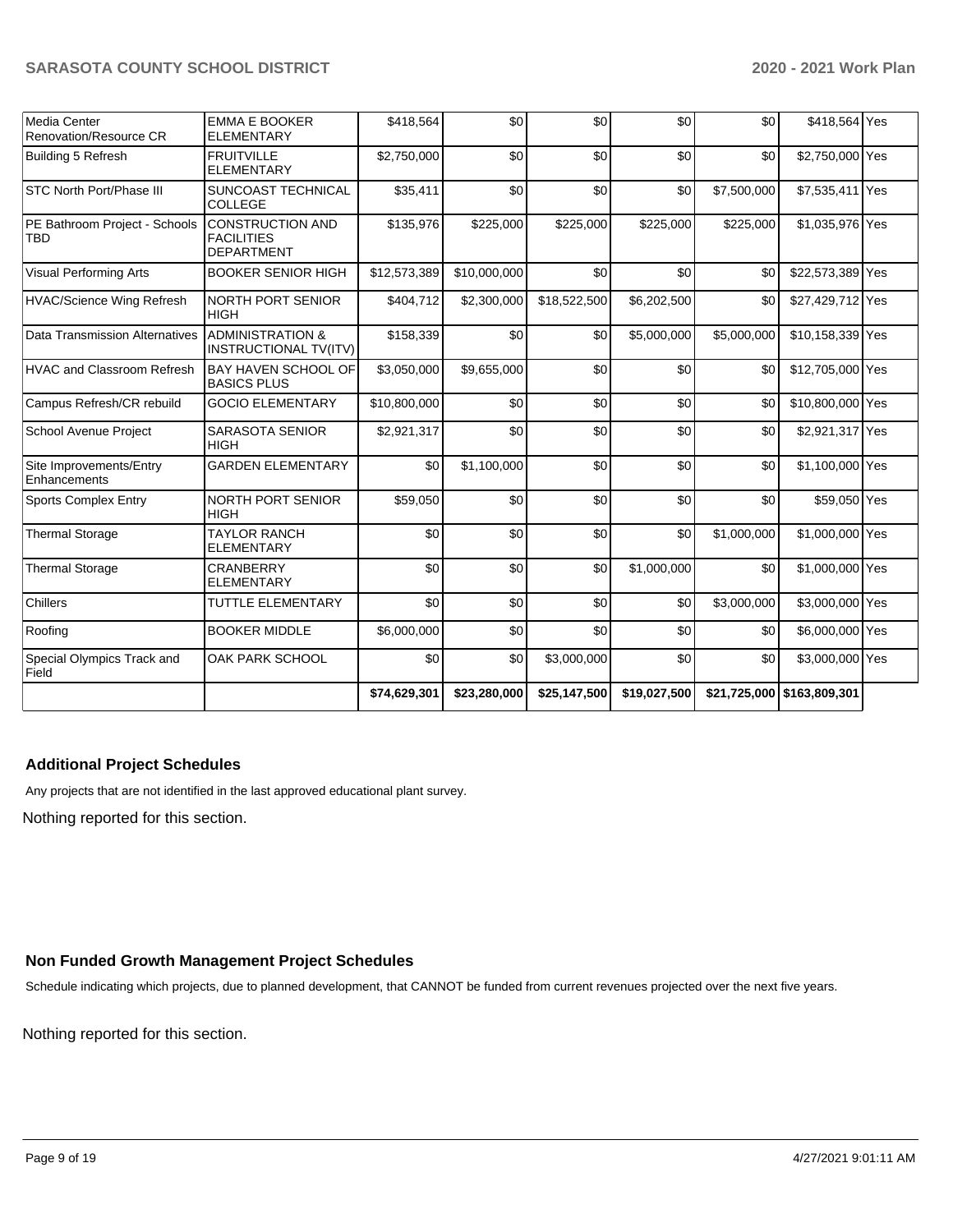# **Capacity Tracking**

| Location                                         | $2020 -$<br>2021 Satis.<br>Stu. Sta. | Actual<br>$2020 -$<br><b>2021 FISH</b><br>Capacity | Actual<br>$2019 -$<br>2020<br><b>COFTE</b> | # Class<br>Rooms | Actual<br>Average<br>$2020 -$<br>2021 Class<br><b>Size</b> | Actual<br>$2020 -$<br>2021<br><b>Utilization</b> | <b>New</b><br>Stu.<br>Capacity | <b>New</b><br>Rooms to<br>be<br>Added/Re<br>moved | Projected<br>$2024 -$<br>2025<br><b>COFTE</b> | Projected<br>$2024 -$<br>2025<br><b>Utilization</b> | Projected<br>$2024 -$<br>2025 Class<br><b>Size</b> |
|--------------------------------------------------|--------------------------------------|----------------------------------------------------|--------------------------------------------|------------------|------------------------------------------------------------|--------------------------------------------------|--------------------------------|---------------------------------------------------|-----------------------------------------------|-----------------------------------------------------|----------------------------------------------------|
| <b>ALTA VISTA</b><br><b>ELEMENTARY</b>           | 848                                  | 848                                                | 480                                        | 46               | 10                                                         | 57.00 %                                          | $\Omega$                       | $\Omega$                                          | 400                                           | 47.00 %                                             | 9                                                  |
| PINE VIEW SCHOOL                                 | 2,412                                | 2,170                                              | 1,837                                      | 111              | 17                                                         | 85.00 %                                          | $-223$                         | $\Omega$                                          | 1,922                                         | 99.00 %                                             | 17                                                 |
| <b>SARASOTA SENIOR</b><br>HIGH                   | 2,775                                | 2,636                                              | 1,985                                      | 119              | 17                                                         | 75.00 %                                          | $\Omega$                       | $\Omega$                                          | 2,100                                         | 80.00%                                              | 18                                                 |
| <b>BAY HAVEN SCHOOL OF</b><br><b>BASICS PLUS</b> | 664                                  | 664                                                | 607                                        | 34               | 18                                                         | 91.00%                                           | $\Omega$                       | $\Omega$                                          | 560                                           | 84.00 %                                             | 16                                                 |
| <b>BOOKER SENIOR HIGH</b>                        | 1,616                                | 1,535                                              | 1,131                                      | 68               | 17                                                         | 74.00 %                                          | $\Omega$                       | $\Omega$                                          | 1,250                                         | 81.00%                                              | 18                                                 |
| <b>BRENTWOOD</b><br><b>ELEMENTARY</b>            | 1,043                                | 1,043                                              | 700                                        | 55               | 13                                                         | 67.00 %                                          | $\Omega$                       | $\Omega$                                          | 675                                           | 65.00 %                                             | 12                                                 |
| <b>BROOKSIDE MIDDLE</b>                          | 1,649                                | 1,484                                              | 756                                        | 71               | 11                                                         | 51.00 %                                          | 0                              | $\Omega$                                          | 725                                           | 49.00 %                                             | 10                                                 |
| <b>ENGLEWOOD</b><br><b>ELEMENTARY</b>            | 698                                  | 698                                                | 628                                        | 37               | 17                                                         | 90.00 %                                          | $\Omega$                       | $\Omega$                                          | 600                                           | 86.00 %                                             | 16                                                 |
| <b>FRUITVILLE</b><br><b>ELEMENTARY</b>           | 985                                  | 985                                                | 782                                        | 54               | 14                                                         | 79.00 %                                          | $\Omega$                       | $\Omega$                                          | 750                                           | 76.00 %                                             | 14                                                 |
| <b>MCINTOSH MIDDLE</b>                           | 1,439                                | 1,295                                              | 737                                        | 62               | 12                                                         | 57.00 %                                          | $\Omega$                       | $\Omega$                                          | 725                                           | 56.00 %                                             | 12                                                 |
| PHILLIPPI SHORES<br><b>ELEMENTARY</b>            | 731                                  | 731                                                | 801                                        | 39               | 21                                                         | 110.00%                                          | $\Omega$                       | $\Omega$                                          | 800                                           | 109.00%                                             | 21                                                 |
| <b>RIVERVIEW SENIOR</b><br><b>HIGH</b>           | 2,786                                | 2,646                                              | 2,369                                      | 118              | 20                                                         | 90.00%                                           | $\Omega$                       | $\Omega$                                          | 2,300                                         | 87.00 %                                             | 19                                                 |
| <b>SOUTHSIDE</b><br><b>ELEMENTARY</b>            | 873                                  | 873                                                | 688                                        | 44               | 16                                                         | 79.00 %                                          | $\Omega$                       | $\Omega$                                          | 650                                           | 74.00 %                                             | 15                                                 |
| <b>TUTTLE ELEMENTARY</b>                         | 967                                  | 967                                                | 734                                        | 53               | 14                                                         | 76.00 %                                          | $\Omega$                       | $\Omega$                                          | 625                                           | 65.00 %                                             | 12                                                 |
| <b>VENICE ELEMENTARY</b>                         | 784                                  | 784                                                | 568                                        | 43               | 13                                                         | 72.00 %                                          | $\Omega$                       | $\Omega$                                          | 541                                           | 69.00 %                                             | 13                                                 |
| <b>VENICE SENIOR HIGH</b>                        | 2,351                                | 2,233                                              | 2,031                                      | 100              | 20                                                         | 91.00%                                           | $\Omega$                       | $\Omega$                                          | 2,350                                         | 105.00 %                                            | 24                                                 |
| <b>GOCIO ELEMENTARY</b>                          | 931                                  | 931                                                | 591                                        | 51               | 12                                                         | 63.00 %                                          | $-347$                         | $\Omega$                                          | 570                                           | 98.00 %                                             | 11                                                 |
| <b>GULF GATE</b><br><b>ELEMENTARY</b>            | 913                                  | 913                                                | 695                                        | 50               | 14                                                         | 76.00 %                                          | $\Omega$                       | $\Omega$                                          | 670                                           | 73.00 %                                             | 13                                                 |
| <b>WILKINSON</b><br><b>ELEMENTARY</b>            | 786                                  | 786                                                | 497                                        | 44               | 11                                                         | 63.00 %                                          | $\Omega$                       | $\Omega$                                          | 494                                           | 63.00 %                                             | 11                                                 |
| <b>OAK PARK SCHOOL</b>                           | 686                                  | 686                                                | 280                                        | 62               | 5                                                          | 41.00 %                                          | $\mathbf 0$                    | $\Omega$                                          | 300                                           | 44.00%                                              | 5                                                  |
| <b>TRIAD</b>                                     | 201                                  | 201                                                | 99                                         | 11               | 9                                                          | 49.00 %                                          | 0                              | $\overline{0}$                                    | 70                                            | 35.00 %                                             | 6                                                  |
| <b>ASHTON ELEMENTARY</b>                         | 1,234                                | 1,234                                              | 1,087                                      | 69               | 16                                                         | 88.00 %                                          | $\mathbf 0$                    | $\Omega$                                          | 1,100                                         | 89.00 %                                             | 16                                                 |
| <b>GARDEN ELEMENTARY</b>                         | 751                                  | 751                                                | 568                                        | 39               | 15                                                         | 76.00 %                                          | $\mathbf 0$                    | $\Omega$                                          | 550                                           | 73.00 %                                             | 14                                                 |
| SUNCOAST TECHNICAL<br><b>COLLEGE</b>             | 1,930                                | 2,374                                              | 232                                        | 100              | 2                                                          | 10.00 %                                          | $\mathbf 0$                    | $\mathbf 0$                                       | 200                                           | 8.00 %                                              | 2                                                  |
| <b>VENICE MIDDLE</b>                             | 1,410                                | 1,269                                              | 813                                        | 58               | 14                                                         | 64.00 %                                          | 0                              | 0                                                 | 954                                           | 75.00 %                                             | 16                                                 |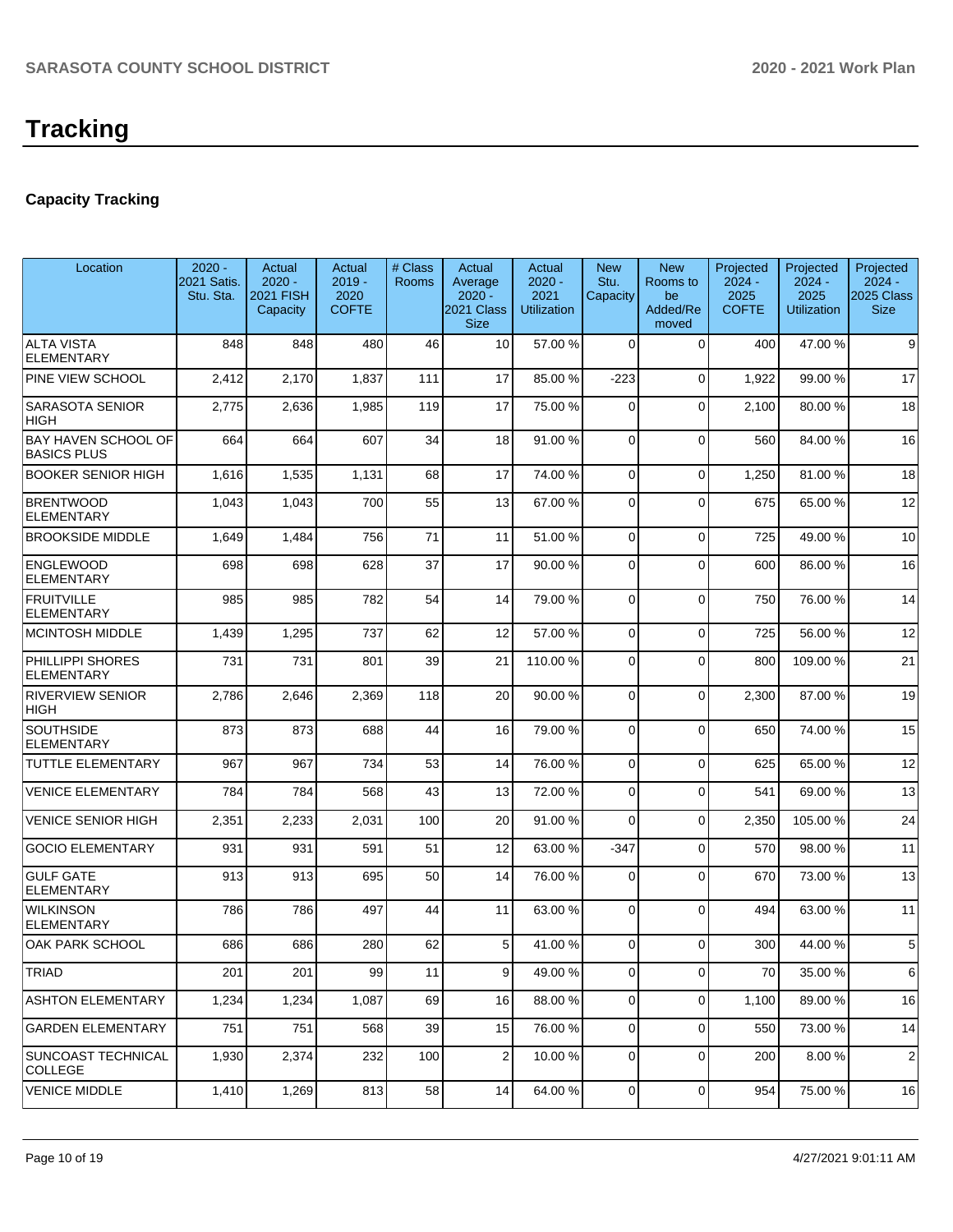| <b>GLENALLEN</b><br><b>ELEMENTARY</b>                  | 984    | 984      | 675      | 54    | 12       | 69.00 % | $\Omega$ | $\Omega$ | 650      | 66.00 % | 12          |
|--------------------------------------------------------|--------|----------|----------|-------|----------|---------|----------|----------|----------|---------|-------------|
| LAKEVIEW<br>ELEMENTARY                                 | 868    | 868      | 655      | 44    | 15       | 75.00 % | $\Omega$ | $\Omega$ | 725      | 84.00 % | 16          |
| <b>TAYLOR RANCH</b><br>ELEMENTARY                      | 994    | 994      | 805      | 54    | 15       | 81.00%  | $\Omega$ | $\Omega$ | 950      | 96.00 % | 18          |
| EMMA E BOOKER<br>ELEMENTARY                            | 977    | 977      | 539      | 54    | 10       | 55.00 % | $\Omega$ | $\Omega$ | 519      | 53.00 % | 10          |
| ADULT & COMMUNITY<br><b>EDUCATION</b>                  | 572    | $\Omega$ | $\Omega$ | 42    | $\Omega$ | 0.00%   | 0        | $\Omega$ | $\Omega$ | 0.00%   | $\mathbf 0$ |
| <b>NORTH PORT SENIOR</b><br> HIGH                      | 2,980  | 2,831    | 2,119    | 127   | 17       | 75.00 % | $\Omega$ | $\Omega$ | 2,150    | 76.00 % | 17          |
| <b>HERON CREEK MIDDLE</b>                              | 1,724  | 1,551    | 899      | 75    | 12       | 58.00 % | $\Omega$ | $\Omega$ | 850      | 55.00 % | 11          |
| <b>CRANBERRY</b><br><b>ELEMENTARY</b>                  | 957    | 957      | 684      | 50    | 14       | 71.00 % | 0        | $\Omega$ | 665      | 69.00 % | 13          |
| <b>LAUREL NOKOMIS</b><br><b>SCHOOL</b>                 | 1,894  | 1,704    | 1,204    | 85    | 14       | 71.00 % | $\Omega$ | $\Omega$ | 1,300    | 76.00 % | 15          |
| <b>SARASOTA MIDDLE</b>                                 | 1,710  | 1,539    | 1,231    | 73    | 17       | 80.00 % | $\Omega$ | $\Omega$ | 1,280    | 83.00 % | 18          |
| <b>TOLEDO BLADE</b><br>ELEMENTARY                      | 1,002  | 1,002    | 773      | 54    | 14       | 77.00 % | 0        | $\Omega$ | 700      | 70.00 % | 13          |
| <b>TATUM RIDGE</b><br>ELEMENTARY                       | 825    | 825      | 668      | 44    | 15       | 81.00%  | $\Omega$ | $\Omega$ | 700      | 85.00 % | 16          |
| LAMARQUE<br>ELEMENTARY                                 | 1,201  | 1,201    | 942      | 64    | 15       | 78.00 % | $\Omega$ | $\Omega$ | 935      | 78.00 % | 15          |
| WOODLAND MIDDLE<br><b>SCHOOL</b>                       | 1,567  | 1,410    | 999      | 67    | 15       | 71.00 % | $\Omega$ | $\Omega$ | 1,083    | 77.00 % | 16          |
| <b>SUNCOAST</b><br>POLYTECHNICAL HIGH<br><b>SCHOOL</b> | 656    | 524      | 321      | 26    | 12       | 61.00%  | 0        | $\Omega$ | 500      | 95.00 % | 19          |
| <b>ATWATER</b><br>ELEMENTARY                           | 1,028  | 1,028    | 644      | 55    | 12       | 63.00 % | $\Omega$ | $\Omega$ | 625      | 61.00 % | 11          |
| <b>BOOKER MIDDLE</b>                                   | 2,022  | 1,819    | 789      | 87    | 9        | 43.00 % | $\Omega$ | $\Omega$ | 800      | 44.00 % | 9           |
|                                                        | 53,424 | 50,951   | 35,642   | 2,593 | 14       | 69.95%  | $-570$   | $\bf{0}$ | 36,313   | 72.08%  | 14          |

The COFTE Projected Total (36,313) for 2024 - 2025 must match the Official Forecasted COFTE Total (36,313 ) for 2024 - 2025 before this section can be completed. In the event that the COFTE Projected Total does not match the Official forecasted COFTE, then the Balanced Projected COFTE Table should be used to balance COFTE.

| Projected COFTE for 2024 - 2025 |        |  |  |  |  |  |  |
|---------------------------------|--------|--|--|--|--|--|--|
| Elementary (PK-3)               | 11,403 |  |  |  |  |  |  |
| Middle (4-8)                    | 13,350 |  |  |  |  |  |  |
| High (9-12)                     | 11,560 |  |  |  |  |  |  |
|                                 | 36,313 |  |  |  |  |  |  |

| <b>Grade Level Type</b> | <b>Balanced Projected</b><br>COFTE for 2024 - 2025 |
|-------------------------|----------------------------------------------------|
| Elementary (PK-3)       |                                                    |
| Middle (4-8)            |                                                    |
| High (9-12)             |                                                    |
|                         | 36,313                                             |

### **Relocatable Replacement**

Number of relocatable classrooms clearly identified and scheduled for replacement in the school board adopted financially feasible 5-year district work program.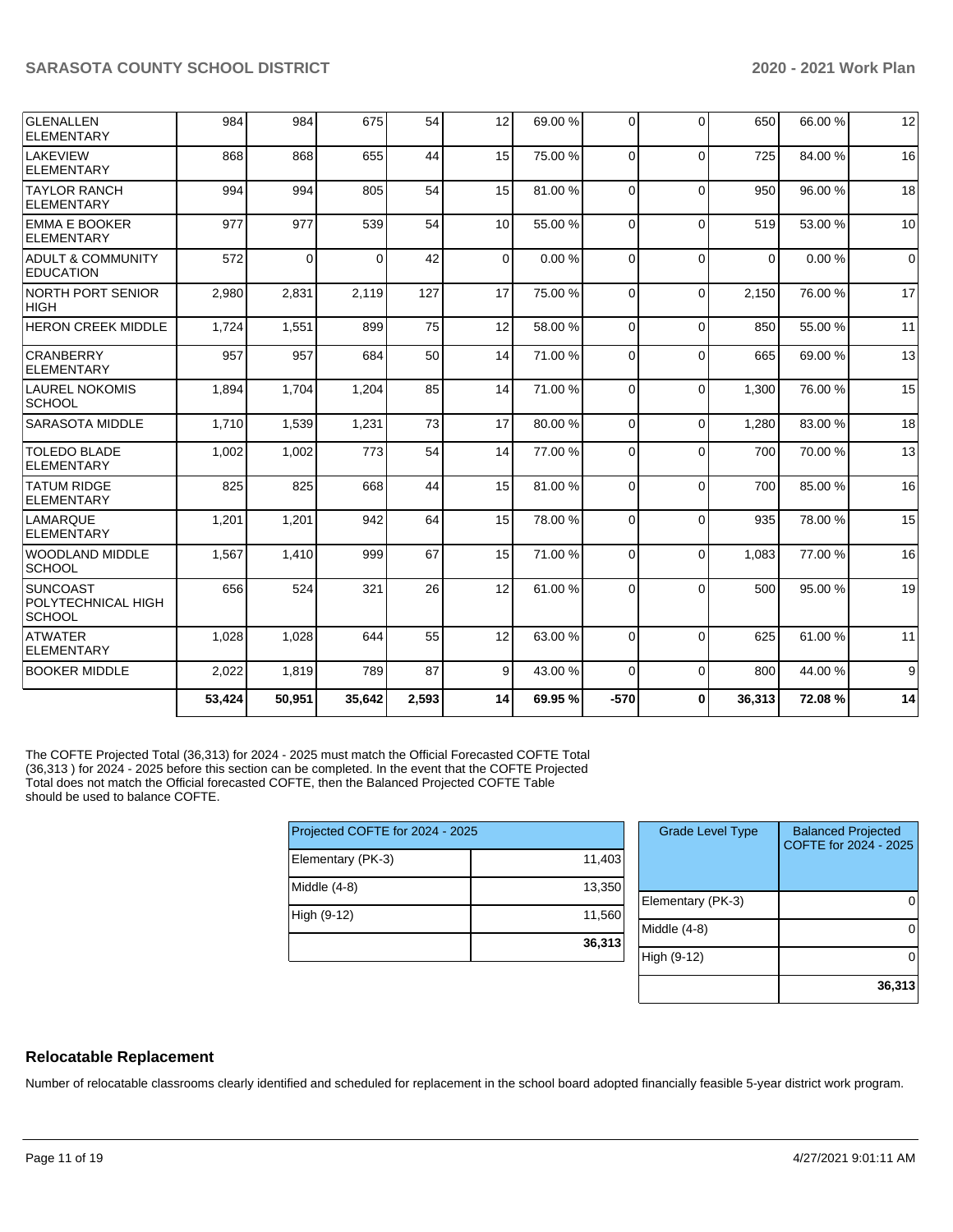| _ocation                          | $2020 -$<br>2021 | $-2022$<br>2021 | $-2023$<br>2022 | $2023 - 2024$ | $-2025$<br>2024 | Year 5 Total |
|-----------------------------------|------------------|-----------------|-----------------|---------------|-----------------|--------------|
| Total Relocatable Replacements: I |                  |                 |                 |               |                 |              |

## **Charter Schools Tracking**

Information regarding the use of charter schools.

| Location-Type                                   | # Relocatable<br>units or<br>permanent<br>classrooms | Owner             | <b>Year Started or</b><br>Scheduled | <b>Student</b><br><b>Stations</b> | <b>Students</b><br>Enrolled | Years in<br>Contract | <b>Total Charter</b><br><b>Students</b><br>projected for<br>2024 - 2025 |
|-------------------------------------------------|------------------------------------------------------|-------------------|-------------------------------------|-----------------------------------|-----------------------------|----------------------|-------------------------------------------------------------------------|
| Island Village Montessori                       |                                                      | 33 COMBINATION    | 2001                                | 700                               | 638                         | 20                   | 697                                                                     |
| Sarasota Military Academy                       |                                                      | 100 COMBINATION   | 2002                                | 1,750                             | 1,307                       | 10                   | 1,384                                                                   |
| Sarasota School of Arts &<br>Sciences           |                                                      | 41 COMBINATION    | 1997                                | 936                               | 752                         | 15                   | 751                                                                     |
| Sarasota Suncoast Academy                       |                                                      | 32 COMBINATION    | 2004                                | 775                               | 774                         | 15                   | 503                                                                     |
| Student Leadership Academy                      |                                                      | 21 COMBINATION    | 2004                                | 330                               | 282                         | 15                   | 311                                                                     |
| Suncoast School of Innovative<br><b>Studies</b> |                                                      | 20 COMBINATION    | 1998                                | 532                               | 326                         | 5                    | 429                                                                     |
| Imagine School at North Port                    |                                                      | 62 COMBINATION    | 2008                                | 1,270                             | 1,202                       | 5                    | 1,205                                                                   |
| Imagine School at Palmer Ranch                  |                                                      | 45 COMBINATION    | 2009                                | 910                               | 427                         | 15                   | 543                                                                     |
| Strength and Knowledge at the Y                 |                                                      | 15 COMBINATION    | 2011                                | 350                               | 179                         | 5                    | 272                                                                     |
| Sarasota Academy of the Arts                    |                                                      | 16 COMBINATION    | 2013                                | 230                               | 221                         | 5                    | 222                                                                     |
| SKY Academy of Englewood                        |                                                      | 25 COMBINATION    | 2015                                | 300                               | 290                         | 5                    | 375                                                                     |
| State College of Florida Collegiate             |                                                      | 15 STATE          | 2019                                | 60                                | 59                          | 5                    | 400                                                                     |
| <b>Dreamers</b>                                 |                                                      | <b>LEASE RENT</b> | 2020                                |                                   |                             | 5                    | 648                                                                     |
|                                                 | 426                                                  |                   |                                     | 8,144                             | 6,458                       |                      | 7,740                                                                   |

## **Special Purpose Classrooms Tracking**

The number of classrooms that will be used for certain special purposes in the current year, by facility and type of classroom, that the district will, 1), not use for educational purposes, and 2), the co-teaching classrooms that are not open plan classrooms and will be used for educational purposes.

| School                                  | <b>School Type</b> | # of Elementary<br>K-3 Classrooms | # of Middle 4-8<br><b>Classrooms</b> | # of High 9-12<br><b>Classrooms</b> | # of $ESE$<br><b>Classrooms</b> | # of Combo<br><b>Classrooms</b> | Total<br>Classrooms |
|-----------------------------------------|--------------------|-----------------------------------|--------------------------------------|-------------------------------------|---------------------------------|---------------------------------|---------------------|
| <b>Total Educational Classrooms:</b>    |                    |                                   |                                      |                                     |                                 |                                 |                     |
|                                         |                    |                                   |                                      |                                     |                                 |                                 |                     |
| School                                  | <b>School Type</b> | # of Elementary<br>K-3 Classrooms | # of Middle 4-8<br><b>Classrooms</b> | # of High 9-12<br>Classrooms        | # of $ESE$<br><b>Classrooms</b> | # of Combo<br><b>Classrooms</b> | Total<br>Classrooms |
| PHILLIPPI SHORES ELEMENTARY Co-Teaching |                    |                                   |                                      |                                     |                                 |                                 |                     |
| <b>TOLEDO BLADE ELEMENTARY</b>          | Co-Teaching        |                                   |                                      |                                     |                                 |                                 |                     |
| ASHTON ELEMENTARY                       | Co-Teaching        |                                   |                                      |                                     |                                 |                                 |                     |
| <b>Total Co-Teaching Classrooms:</b>    |                    |                                   | n                                    |                                     |                                 |                                 |                     |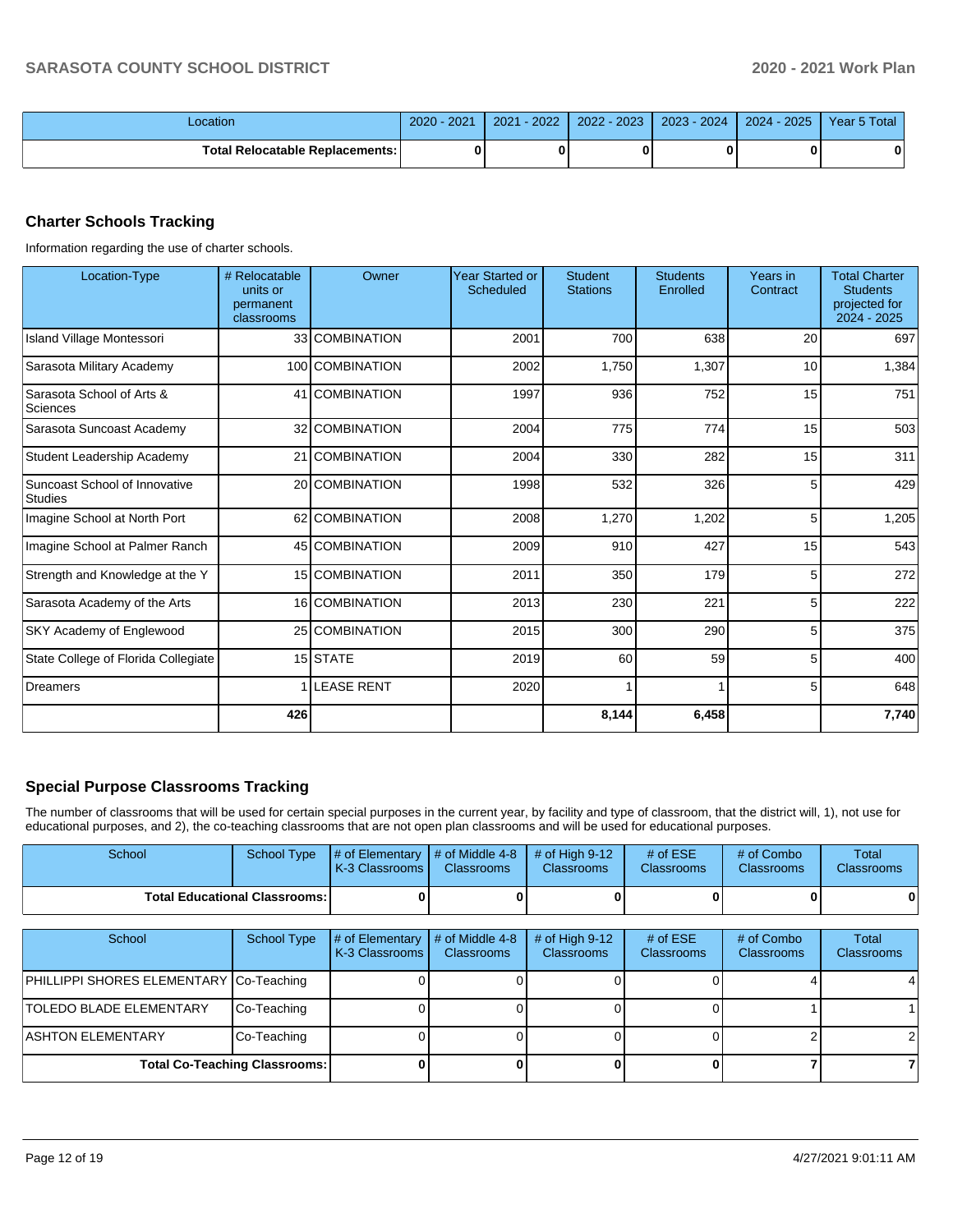#### **Infrastructure Tracking**

**Necessary offsite infrastructure requirements resulting from expansions or new schools. This section should include infrastructure information related to capacity project schedules and other project schedules (Section 4).** 

None

**Proposed location of planned facilities, whether those locations are consistent with the comprehensive plans of all affected local governments, and recommendations for infrastructure and other improvements to land adjacent to existing facilities. Provisions of 1013.33(12), (13) and (14) and 1013.36 must be addressed for new facilities planned within the 1st three years of the plan (Section 5).** 

New K-8 Intersection of Clark and Lorraine

**Consistent with Comp Plan?** Yes

#### **Net New Classrooms**

The number of classrooms, by grade level and type of construction, that were added during the last fiscal year.

| List the net new classrooms added in the 2019 - 2020 fiscal year.                                                                                       |                                     |                                   |                                                                        |                        | List the net new classrooms to be added in the 2020 - 2021 fiscal<br>year. |                            |                                |                        |
|---------------------------------------------------------------------------------------------------------------------------------------------------------|-------------------------------------|-----------------------------------|------------------------------------------------------------------------|------------------------|----------------------------------------------------------------------------|----------------------------|--------------------------------|------------------------|
| "Classrooms" is defined as capacity carrying classrooms that are added to increase<br>capacity to enable the district to meet the Class Size Amendment. |                                     |                                   | Totals for fiscal year 2020 - 2021 should match totals in Section 15A. |                        |                                                                            |                            |                                |                        |
| Location                                                                                                                                                | $2019 - 2020$ #<br><b>Permanent</b> | $2019 - 2020$ #<br><b>Modular</b> | $2019 - 2020$ #<br>Relocatable                                         | $2019 - 2020$<br>Total | $2020 - 2021$ #<br>Permanent                                               | $2020 - 2021$ #<br>Modular | $2020 - 2021$ #<br>Relocatable | $2020 - 2021$<br>Total |
| Elementary (PK-3)                                                                                                                                       |                                     |                                   |                                                                        |                        |                                                                            |                            |                                |                        |
| Middle (4-8)                                                                                                                                            |                                     |                                   |                                                                        |                        |                                                                            |                            |                                | 0                      |
| High (9-12)                                                                                                                                             |                                     |                                   |                                                                        |                        |                                                                            |                            |                                | U.                     |
|                                                                                                                                                         |                                     |                                   |                                                                        |                        |                                                                            |                            |                                |                        |

### **Relocatable Student Stations**

Number of students that will be educated in relocatable units, by school, in the current year, and the projected number of students for each of the years in the workplan.

| <b>Site</b>                            | $2020 - 2021$ | 2021 - 2022     | $2022 - 2023$ | $2023 - 2024$ | $2024 - 2025$ | 5 Year Average |
|----------------------------------------|---------------|-----------------|---------------|---------------|---------------|----------------|
| <b>GULF GATE ELEMENTARY</b>            |               |                 |               |               |               | 0              |
| <b>WOODLAND MIDDLE SCHOOL</b>          |               | n١              |               |               |               | $\Omega$       |
| SUNCOAST POLYTECHNICAL HIGH SCHOOL     | 50            | 50 <sub>1</sub> | 50            | 50            | 50            | 50             |
| <b>ATWATER ELEMENTARY</b>              |               | $\Omega$        | ∩             |               |               | $\mathbf 0$    |
| <b>ADULT &amp; COMMUNITY EDUCATION</b> |               | U.              | n             |               |               | 0              |
| <b>BROOKSIDE MIDDLE</b>                |               |                 |               |               |               | $\Omega$       |
| <b>ENGLEWOOD ELEMENTARY</b>            | 54            |                 |               |               |               | 11             |
| <b>FRUITVILLE ELEMENTARY</b>           |               |                 |               |               |               | 0              |
| <b>IMCINTOSH MIDDLE</b>                | 66            |                 |               |               |               | 13             |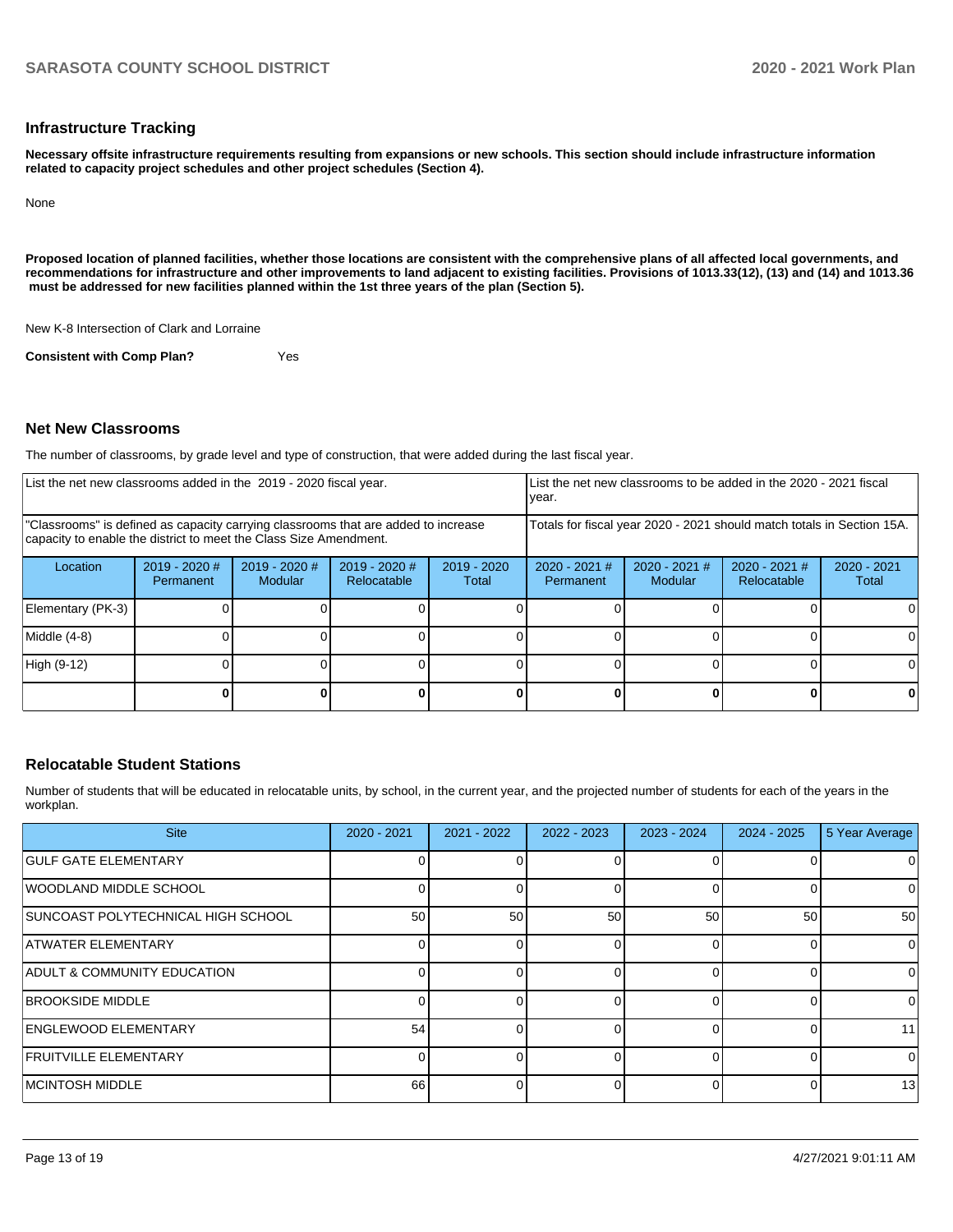| PHILLIPPI SHORES ELEMENTARY                | 0           | 0           | 0           | $\overline{0}$ | 0           | 0           |
|--------------------------------------------|-------------|-------------|-------------|----------------|-------------|-------------|
| RIVERVIEW SENIOR HIGH                      | 0           | 0           | 0           | $\Omega$       | 0           | 0           |
| <b>BOOKER MIDDLE</b>                       | 0           | 0           | $\Omega$    | $\Omega$       | $\Omega$    | $\mathbf 0$ |
| NORTH PORT SENIOR HIGH                     | 50          | 50          | 50          | 50             | 50          | 50          |
| LAUREL NOKOMIS SCHOOL                      | 271         | 271         | 271         | 271            | 271         | 271         |
| <b>SARASOTA MIDDLE</b>                     | 147         | 147         | 147         | 147            | 147         | 147         |
| <b>TOLEDO BLADE ELEMENTARY</b>             | 149         | 149         | 149         | 149            | 149         | 149         |
| <b>SARASOTA SENIOR HIGH</b>                | 100         | 100         | 100         | 100            | 100         | 100         |
| BAY HAVEN SCHOOL OF BASICS PLUS            | 0           | 0           | 0           | $\Omega$       | 0           | 0           |
| <b>BOOKER SENIOR HIGH</b>                  | 0           | 0           | $\Omega$    | $\Omega$       | $\mathbf 0$ | 0           |
| <b>BRENTWOOD ELEMENTARY</b>                | 0           | $\Omega$    | $\Omega$    | $\Omega$       | $\Omega$    | $\Omega$    |
| <b>EMMA E BOOKER ELEMENTARY</b>            | 231         | 100         | 100         | 100            | 75          | 121         |
| <b>CRANBERRY ELEMENTARY</b>                | 196         | 196         | 196         | 196            | 150         | 187         |
| <b>TATUM RIDGE ELEMENTARY</b>              | 64          | 28          | 28          | 28             | 28          | 35          |
| LAMARQUE ELEMENTARY                        | 132         | 100         | 100         | 100            | 100         | 106         |
| ALTA VISTA ELEMENTARY                      | $\mathbf 0$ | 0           | $\Omega$    | $\Omega$       | $\mathbf 0$ | $\mathbf 0$ |
| PINE VIEW SCHOOL                           | 744         | 766         | $\Omega$    | $\Omega$       | $\Omega$    | 302         |
| <b>VENICE MIDDLE</b>                       | 198         | 100         | 100         | 100            | 100         | 120         |
| <b>GLENALLEN ELEMENTARY</b>                | 54          | $\Omega$    | 0           | $\Omega$       | $\Omega$    | 11          |
| <b>LAKEVIEW ELEMENTARY</b>                 | 274         | 274         | 274         | 274            | 274         | 274         |
| <b>TAYLOR RANCH ELEMENTARY</b>             | 213         | 263         | 263         | 263            | 263         | 253         |
| <b>HERON CREEK MIDDLE</b>                  | 22          | 0           | 0           | $\Omega$       | $\mathbf 0$ | 4           |
| <b>WILKINSON ELEMENTARY</b>                | $\mathbf 0$ | 0           | $\Omega$    | $\Omega$       | $\mathbf 0$ | $\Omega$    |
| OAK PARK SCHOOL                            | 80          | 40          | 40          | $\Omega$       | $\mathbf 0$ | 32          |
| TRIAD                                      | 0           | 0           | 0           | $\Omega$       | 0           | 0           |
| <b>ASHTON ELEMENTARY</b>                   | 500         | 480         | 480         | 480            | 480         | 484         |
| <b>GARDEN ELEMENTARY</b>                   | 269         | 269         | 269         | 269            | 269         | 269         |
| SUNCOAST TECHNICAL COLLEGE                 | 90          | 0           | $\mathbf 0$ | $\overline{0}$ | 0           | 18          |
| <b>SOUTHSIDE ELEMENTARY</b>                | 47          | 47          | 47          | 47             | 47          | 47          |
| TUTTLE ELEMENTARY                          | 118         | 118         | 118         | 118            | 118         | 118         |
| <b>VENICE ELEMENTARY</b>                   | 18          | $\mathbf 0$ | $\mathbf 0$ | $\Omega$       | 0           | 4           |
| <b>VENICE SENIOR HIGH</b>                  | 82          | 150         | 150         | 150            | 150         | 136         |
| <b>GOCIO ELEMENTARY</b>                    | 347         | 200         | 200         | $\overline{0}$ | $\mathbf 0$ | 149         |
| Totals for SARASOTA COUNTY SCHOOL DISTRICT |             |             |             |                |             |             |
| Total students in relocatables by year.    | 4,566       | 3,898       | 3,132       | 2,892          | 2,821       | 3,462       |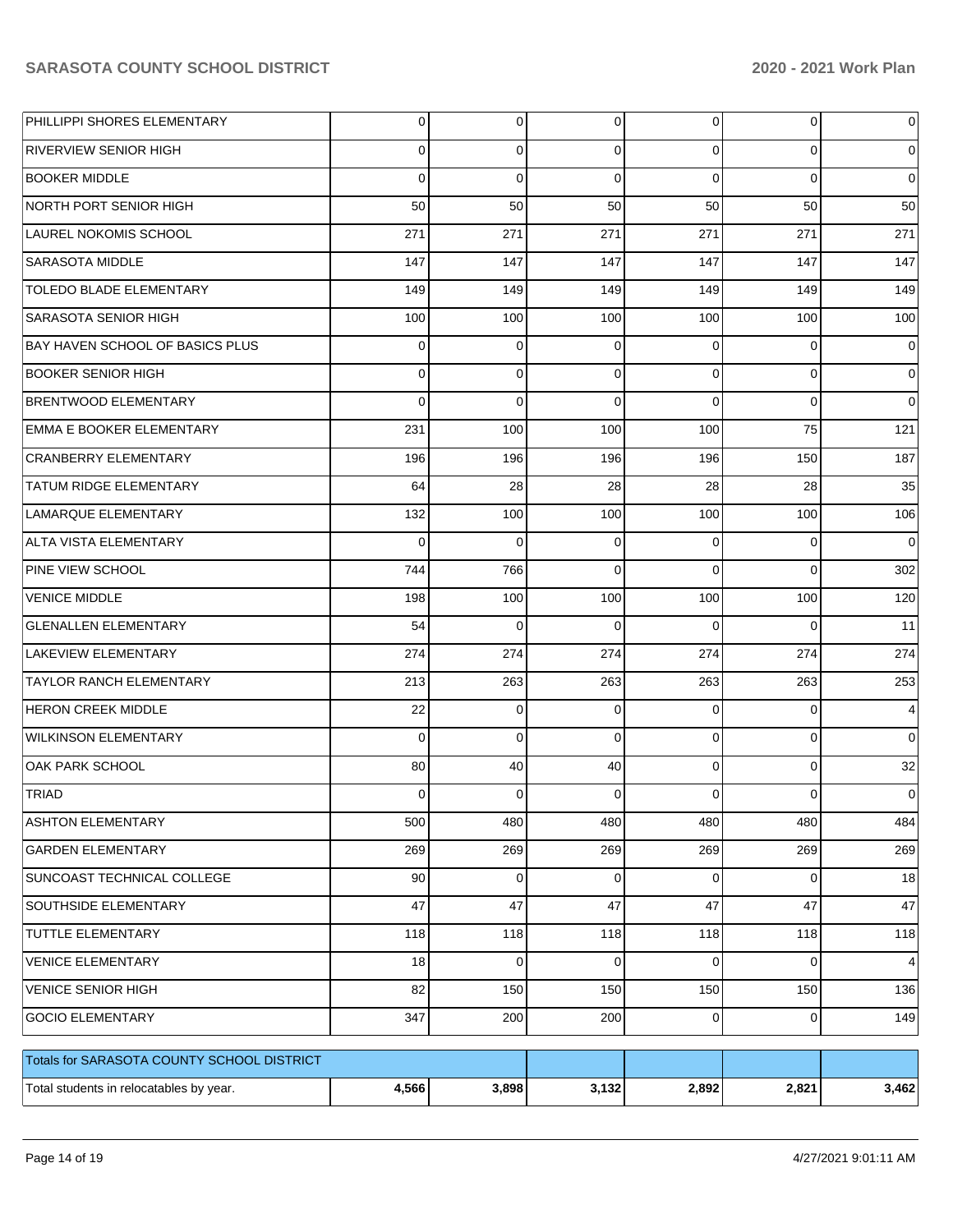| Total number of COFTE students projected by year. | 36,126 | 36,277 | 36.260 | 36,316 | 36.313 | 36,258 |
|---------------------------------------------------|--------|--------|--------|--------|--------|--------|
| Percent in relocatables by year.                  | 13 %   | 11 %   | 9%     | 9%1    | 8 % l  | 10 %   |

#### **Leased Facilities Tracking**

Exising leased facilities and plans for the acquisition of leased facilities, including the number of classrooms and student stations, as reported in the educational plant survey, that are planned in that location at the end of the five year workplan.

| Location                               | # of Leased<br>Classrooms 2020 -<br>2021 | <b>FISH Student</b><br><b>Stations</b> | Owner             | # of Leased<br>Classrooms 2024 -<br>2025 | <b>FISH Student</b><br><b>Stations</b> |
|----------------------------------------|------------------------------------------|----------------------------------------|-------------------|------------------------------------------|----------------------------------------|
| <b>TATUM RIDGE ELEMENTARY</b>          | 2                                        |                                        | 36 Mobile Modular | 2                                        | 36                                     |
| LAMARQUE ELEMENTARY                    | 0                                        |                                        |                   | U                                        | $\Omega$                               |
| WOODLAND MIDDLE SCHOOL                 | 0                                        |                                        |                   | U                                        | 0                                      |
| SUNCOAST POLYTECHNICAL HIGH SCHOOL     | 0                                        | 0                                      |                   | 0                                        | 0                                      |
| <b>ATWATER ELEMENTARY</b>              | 0                                        |                                        |                   | 0                                        | 0                                      |
| <b>BOOKER SENIOR HIGH</b>              | 0                                        | ∩                                      |                   | 0                                        | 0                                      |
| <b>RIVERVIEW SENIOR HIGH</b>           | 0                                        |                                        |                   | 0                                        | 0                                      |
| <b>SOUTHSIDE ELEMENTARY</b>            | 0                                        | ſ                                      |                   | 0                                        | 0                                      |
| <b>GOCIO ELEMENTARY</b>                | 0                                        |                                        |                   | U                                        | 0                                      |
| <b>OAK PARK SCHOOL</b>                 | 0                                        |                                        |                   | 0                                        | 0                                      |
| LAUREL NOKOMIS SCHOOL                  | 0                                        |                                        |                   | U                                        | 0                                      |
| <b>SARASOTA MIDDLE</b>                 | 0                                        | ∩                                      |                   | 0                                        | 0                                      |
| <b>ADULT &amp; COMMUNITY EDUCATION</b> | 0                                        |                                        |                   | 0                                        | 0                                      |
| ALTA VISTA ELEMENTARY                  | 0                                        | ∩                                      |                   | 0                                        | 0                                      |
| SARASOTA SENIOR HIGH                   | 0                                        |                                        |                   | 0                                        | 0                                      |
| <b>BAY HAVEN SCHOOL OF BASICS PLUS</b> | 0                                        | ∩                                      |                   | 0                                        | 0                                      |
| <b>BRENTWOOD ELEMENTARY</b>            | 0                                        |                                        |                   | U                                        | 0                                      |
| <b>BROOKSIDE MIDDLE</b>                | 0                                        |                                        |                   | 0                                        | 0                                      |
| <b>ENGLEWOOD ELEMENTARY</b>            | 0                                        |                                        |                   | U                                        | 0                                      |
| <b>FRUITVILLE ELEMENTARY</b>           | 0                                        | ∩                                      |                   | 0                                        | 0                                      |
| MCINTOSH MIDDLE                        | 0                                        |                                        |                   | 0                                        | 0                                      |
| PHILLIPPI SHORES ELEMENTARY            | 0                                        | ∩                                      |                   | 0                                        | 0                                      |
| <b>TUTTLE ELEMENTARY</b>               | 0                                        | 0                                      |                   | 0                                        | 0                                      |
| <b>VENICE ELEMENTARY</b>               | 0                                        | $\Omega$                               |                   | 0                                        | $\overline{0}$                         |
| VENICE SENIOR HIGH                     | $\boldsymbol{2}$                         |                                        | 50 Mobile Modular | 2                                        | 50                                     |
| <b>GULF GATE ELEMENTARY</b>            | 0                                        | $\Omega$                               |                   | 0                                        | $\mathbf 0$                            |
| <b>WILKINSON ELEMENTARY</b>            | 0                                        | 0                                      |                   | 0                                        | 0                                      |
| <b>TRIAD</b>                           | 0                                        | 0                                      |                   | 0                                        | 0                                      |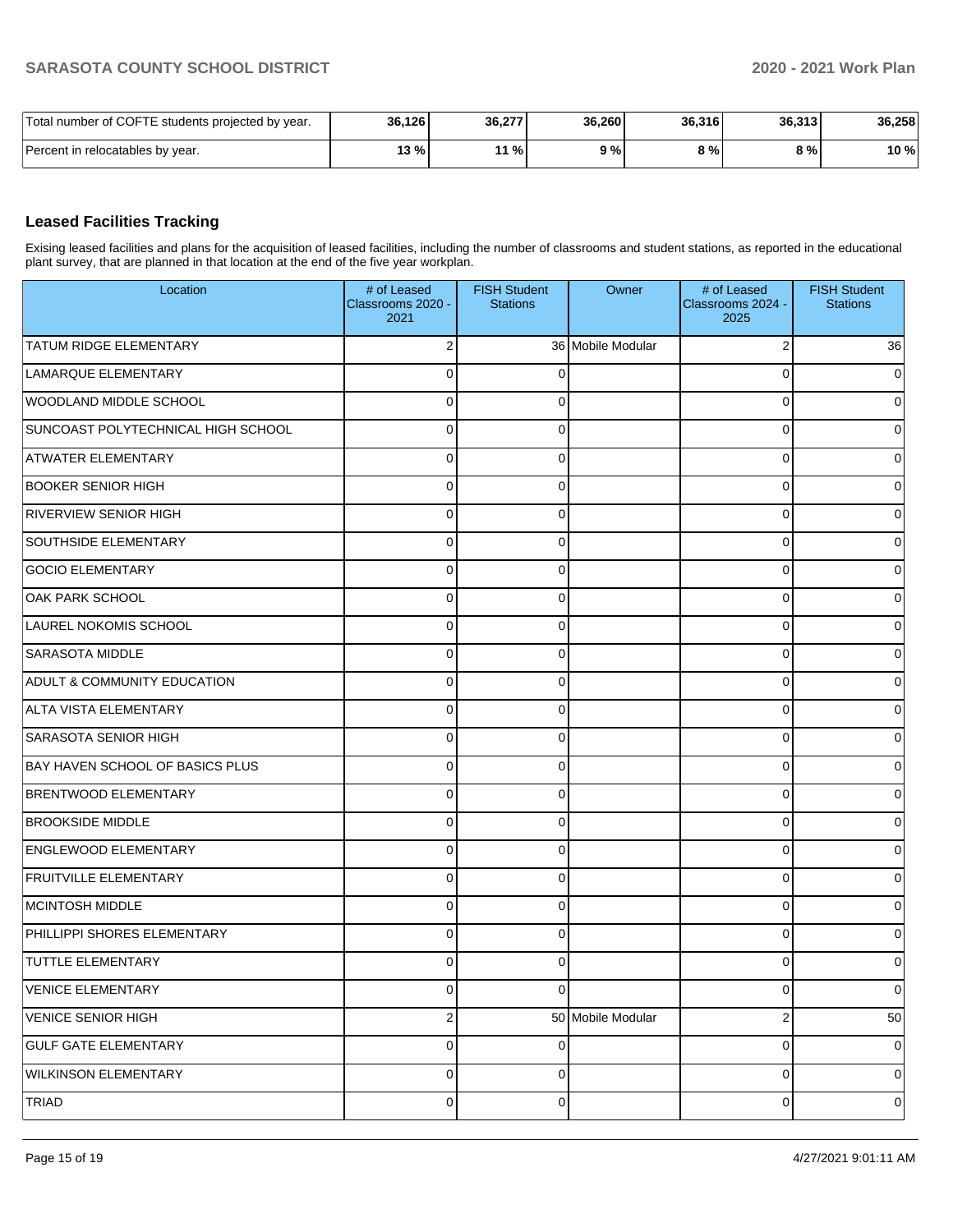| <b>ASHTON ELEMENTARY</b>       |              |          | 72 Mobile Modular | 4              | 72           |
|--------------------------------|--------------|----------|-------------------|----------------|--------------|
| <b>GARDEN ELEMENTARY</b>       |              | 0        |                   | $\Omega$       | <sup>0</sup> |
| SUNCOAST TECHNICAL COLLEGE     | 0            | 0        |                   | 0              | $\Omega$     |
| VENICE MIDDLE                  | 0            | 0        |                   | $\Omega$       |              |
| <b>GLENALLEN ELEMENTARY</b>    | 0            | $\Omega$ |                   | $\Omega$       |              |
| LAKEVIEW ELEMENTARY            | <sup>0</sup> |          | 0 Mobile Modular  | $\overline{2}$ | $\Omega$     |
| <b>TAYLOR RANCH ELEMENTARY</b> | 2            |          | 36 Mobile Modular | 2              | 36           |
| EMMA E BOOKER ELEMENTARY       | 0            | 0        |                   | $\Omega$       | $\Omega$     |
| <b>TOLEDO BLADE ELEMENTARY</b> | <sup>0</sup> | $\Omega$ |                   | $\Omega$       | <sup>0</sup> |
| <b>BOOKER MIDDLE</b>           | 0            | 0        |                   | $\Omega$       | $\Omega$     |
| NORTH PORT SENIOR HIGH         | 0            | 0        |                   | 0              | 0            |
| <b>HERON CREEK MIDDLE</b>      |              | $\Omega$ |                   | 0              | U            |
| CRANBERRY ELEMENTARY           | 0            | 0        |                   | $\Omega$       | $\Omega$     |
|                                | 10           | 194      |                   | 12             | 194          |

#### **Failed Standard Relocatable Tracking**

Relocatable units currently reported by school, from FISH, and the number of relocatable units identified as 'Failed Standards'.

Nothing reported for this section.

# **Planning**

#### **Class Size Reduction Planning**

**Plans approved by the school board that reduce the need for permanent student stations such as acceptable school capacity levels, redistricting, busing, year-round schools, charter schools, magnet schools, public-private partnerships, multitrack scheduling, grade level organization, block scheduling, or other alternatives.**

Sarasota County Public Schools are using these strategies: (a) considering any charter school applications for the 2020-21 SY; (b) conducting the yearly underand over-enrollment analyses to determine if improved school programs, school renovations, redistricting, or other measures are needed to better utilize space; (c) grade level organization and co-teaching models; (c) implementing the Archibus software system to better track classroom utilization; and (d) continuing our own district Virtual School.

#### **School Closure Planning**

**Plans for the closure of any school, including plans for disposition of the facility or usage of facility space, and anticipated revenues.** 

The district has no plans to close any schools over the next five years.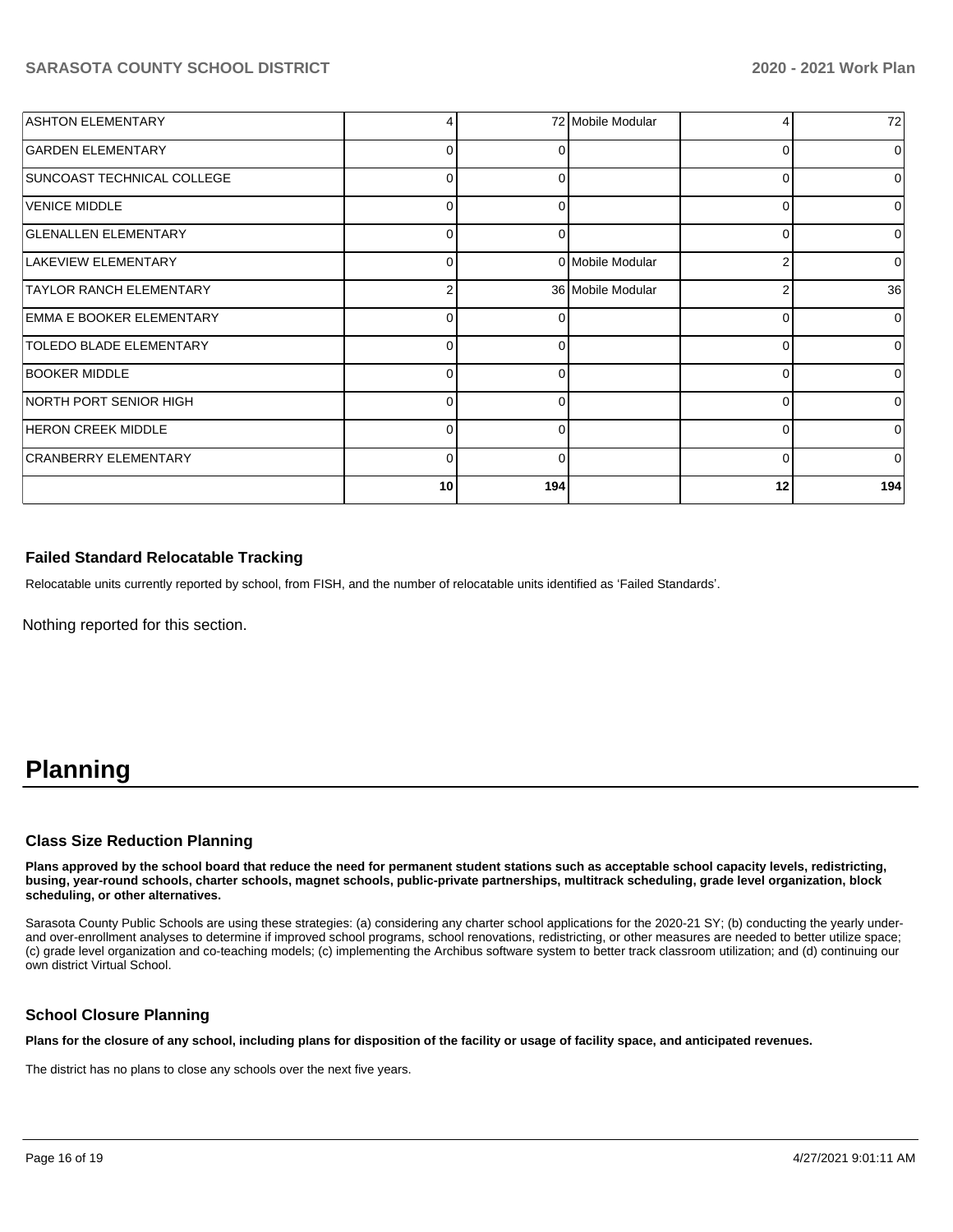# **Long Range Planning**

#### **Ten-Year Maintenance**

District projects and locations regarding the projected need for major renovation, repair, and maintenance projects within the district in years 6-10 beyond the projects plans detailed in the five years covered by the work plan.

Nothing reported for this section.

#### **Ten-Year Capacity**

Schedule of capital outlay projects projected to ensure the availability of satisfactory student stations for the projected student enrollment in K-12 programs for the future 5 years beyond the 5-year district facilities work program.

| Project     | Location, Community, Quadrant or other<br>general location | 2024 - 2025 / 2029 - 2030<br><b>Projected Cost</b> |
|-------------|------------------------------------------------------------|----------------------------------------------------|
| K8 School   | North Port-Wellen Park AKA: West Villages                  | \$50,000,000                                       |
| High School | North Port-Wellen Park AKA: West Villages                  | \$80,000,000                                       |
|             |                                                            | \$130,000,000                                      |

### **Ten-Year Planned Utilization**

Schedule of planned capital outlay projects identifying the standard grade groupings, capacities, and planned utilization rates of future educational facilities of the district for both permanent and relocatable facilities.

| <b>Grade Level Projections</b>  | <b>FISH</b><br><b>Student</b><br><b>Stations</b> | <b>Actual 2019 -</b><br><b>2020 FISH</b><br>Capacity | Actual<br>$2019 -$<br>2020<br><b>COFTE</b> | Actual 2019 - 2020<br><b>Utilization</b> | Actual 2020 - 2021 / 2029 - 2030 new<br>Student Capacity to be added/removed | Projected 2029<br>2030 COFTE | Projected 2029 -<br>2030 Utilization |
|---------------------------------|--------------------------------------------------|------------------------------------------------------|--------------------------------------------|------------------------------------------|------------------------------------------------------------------------------|------------------------------|--------------------------------------|
| Elementary - District<br>Totals | 21.044                                           | 21,044                                               | 15,809.82                                  | 75.13 %                                  | 600                                                                          | 17.000                       | 78.54 %                              |
| Middle - District Totals        | 15.827                                           | 14.241                                               | 9,264.89                                   | 65.06 %                                  | 800                                                                          | 12.000                       | 79.78 %                              |
| High - District Totals          | 13,164                                           | 12,405                                               | 9.955.79                                   | 80.26 %                                  | 1,300                                                                        | 14.000                       | 102.15 %                             |
| Other - ESE, etc                | 3.389                                            | 3.203                                                | 611.65                                     | 19.11 %                                  |                                                                              |                              | 0.00 %                               |
|                                 | 53,424                                           | 50,893                                               | 35,642.15                                  | 70.03 %                                  | 2,700                                                                        | 43,000                       | 80.23 %                              |

**Combination schools are included with the middle schools for student stations, capacity, COFTE and utilization purposes because these facilities all have a 90% utilization factor. Use this space to explain or define the grade groupings for combination schools.** 

No comments to report.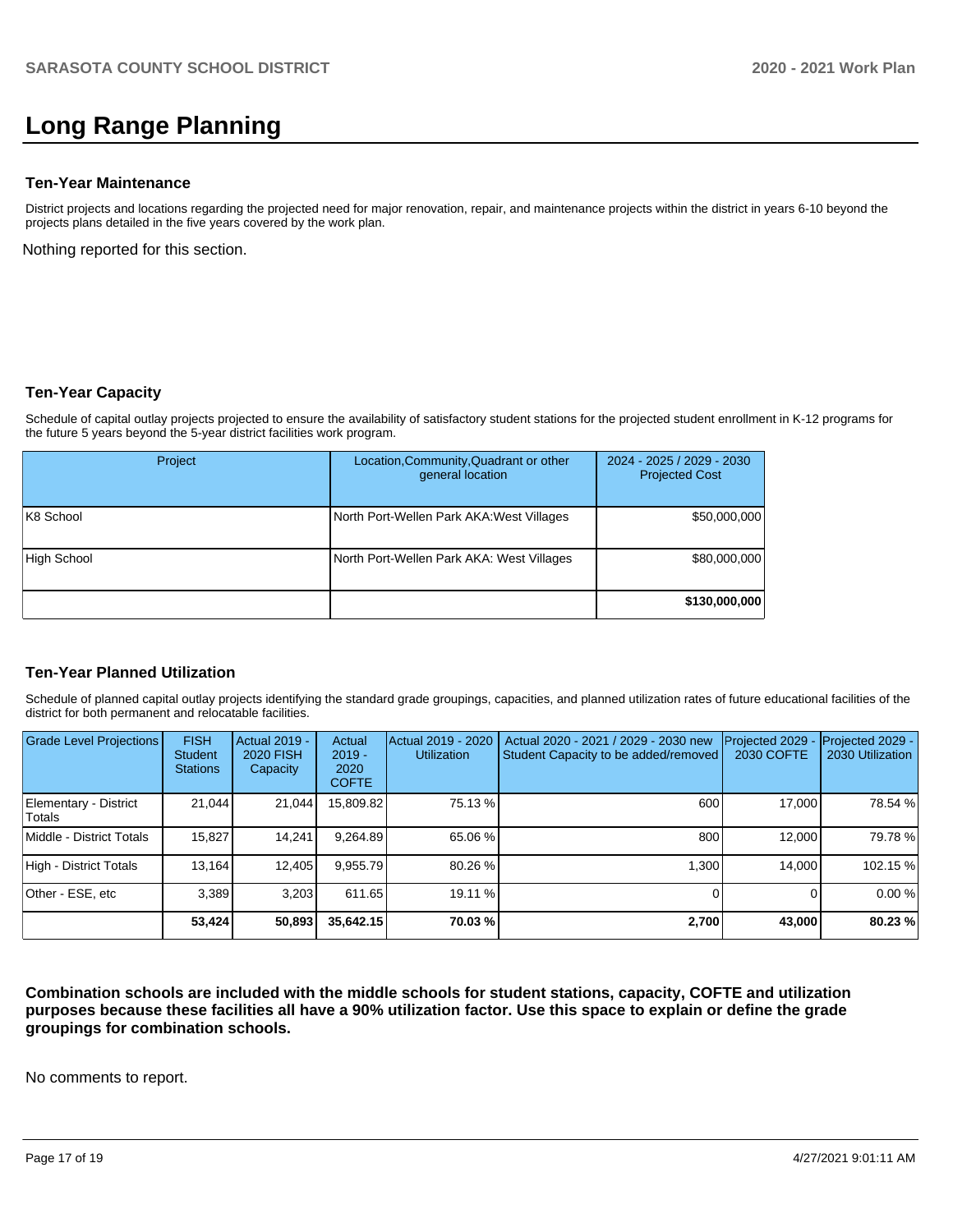#### **Ten-Year Infrastructure Planning**

**Proposed Location of Planned New, Remodeled, or New Additions to Facilities in 06 thru 10 out years (Section 28).**

Due to an increase in development of large scale village projects, the District will need to build one K-8 school and one high school in North Port located in Wellen Park AKA West Villages.

Plans for closure of any school, including plans for disposition of the facility or usage of facility space, and anticipated revenues in the 06 thru 10 out **years (Section 29).**

None

#### **Twenty-Year Maintenance**

District projects and locations regarding the projected need for major renovation, repair, and maintenance projects within the district in years 11-20 beyond the projects plans detailed in the five years covered by the work plan.

Nothing reported for this section.

#### **Twenty-Year Capacity**

Schedule of capital outlay projects projected to ensure the availability of satisfactory student stations for the projected student enrollment in K-12 programs for the future 11-20 years beyond the 5-year district facilities work program.

| Project                  | Location, Community, Quadrant or other<br>general location | 2029 - 2030 / 2039 - 2040<br><b>Projected Cost</b> |
|--------------------------|------------------------------------------------------------|----------------------------------------------------|
| <b>Elementary School</b> | North Port- platted lot area                               | \$50,000,000                                       |
| <b>Elementary School</b> | North Port- platted lot area                               | \$50,000,000                                       |
| K-8 School               | North Port-Winchester Ranch Project                        | \$50,000,000                                       |
| <b>High School</b>       | Central County- Hi Hat Ranch Village Project               | \$90,000,000                                       |
|                          |                                                            | \$240,000,000                                      |

### **Twenty-Year Planned Utilization**

Schedule of planned capital outlay projects identifying the standard grade groupings, capacities, and planned utilization rates of future educational facilities of the district for both permanent and relocatable facilities.

| Grade Level Projections         | <b>FISH</b><br><b>Student</b><br><b>Stations</b> | Actual 2019 -<br><b>2020 FISH</b><br>Capacity | Actual<br>$2019 -$<br>2020<br><b>COFTE</b> | <b>Utilization</b> | Actual 2019 - 2020   Actual 2020 - 2021 / 2039 - 2040 new<br>Student Capacity to be added/removed | <b>IProjected 2039 - IProjected 2039 -</b><br>2040 COFTE | 2040 Utilization |
|---------------------------------|--------------------------------------------------|-----------------------------------------------|--------------------------------------------|--------------------|---------------------------------------------------------------------------------------------------|----------------------------------------------------------|------------------|
| Elementary - District<br>Totals | 21.044                                           | 21.044                                        | 15.809.82                                  | 75.13 %            | 2.400                                                                                             | 21,000                                                   | 89.58 %          |
| Middle - District Totals        | 15.827                                           | 14.241                                        | 9.264.89                                   | 65.06 %            | 800                                                                                               | 15,000                                                   | 99.73 %          |